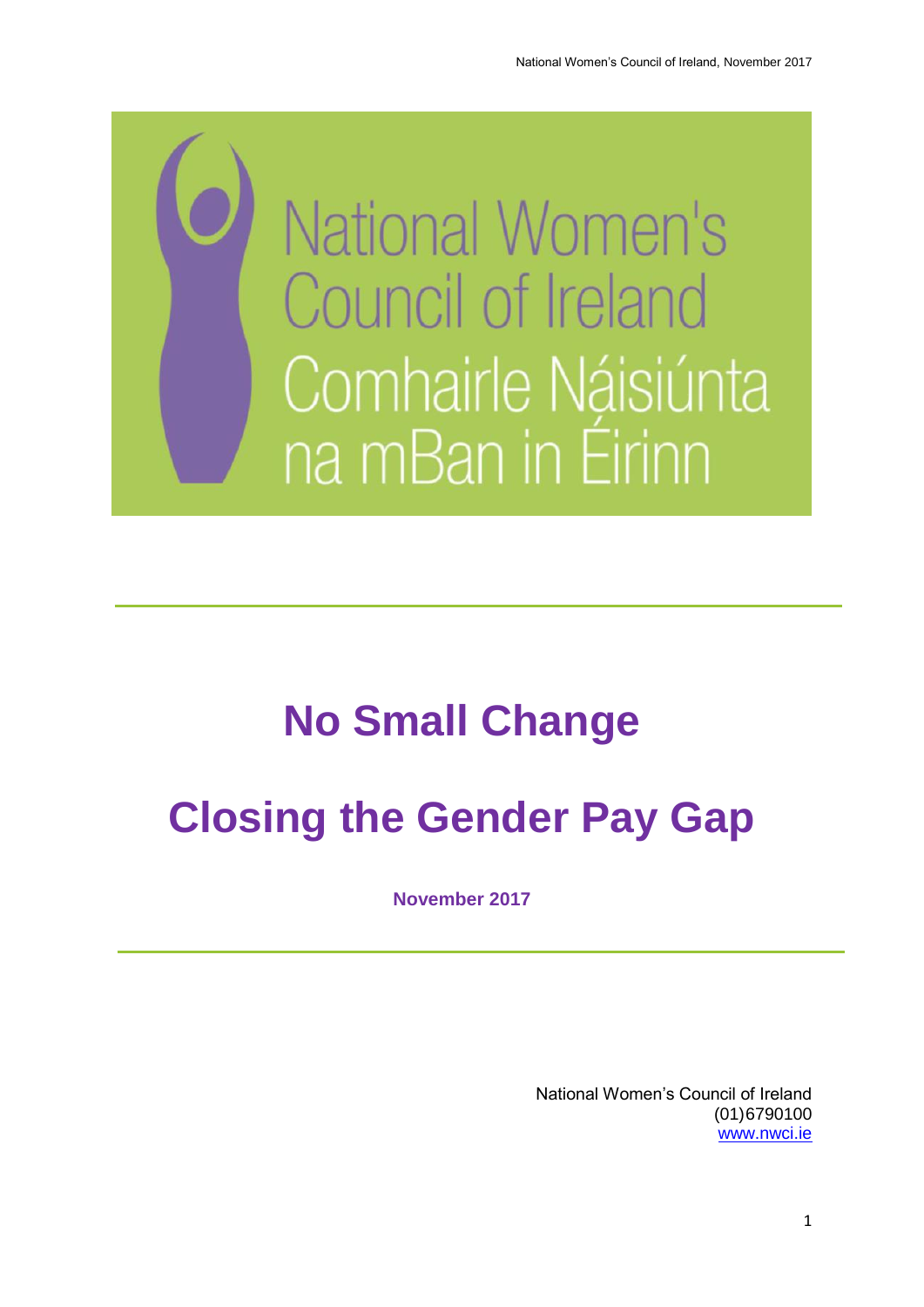## **TABLE OF CONTENTS**

## SUMMARY OF RECOMMENDATIONS

## **1. INTRODUCTION**

- 1.1 Submission Structure
- 1.2 Role of NWCI in the Implementation of Actions Adopted

## **2. WHAT IS THE GENDER PAY GAP?**

- 2.1 Where is Ireland placed globally?
- 2.2 Do men and women, working in the same job, with the same level of education and experience; make the same amount of money?
- 2.3 Is Age More than Just a Number?

## **3. FAIRNESS CAN BE FRUITFUL**

## **4. FACTORS CREATING THE GENDER PAY GAP**

## **5. MEASURES TO TACKLE THE GENDER PAY GAP**

## **5.1 Discrimination in the workplace**

- 5.1.1 Tackle the lack of data
- 5.1.2 Tackle the gaps in the Employment Equality Acts 1998 2015
- 5.1.3 Tackle the difficulties associated with the Workplace Relations Commission
- 5.1.4 Tackle the barriers that affect access to justice
- 5.1.5 Tackle the overreliance on individual action to effect change in respect of equal pay

## **5.2 Pay Transparency**

- 5.2.1 Tackle the lack of transparency surrounding wages
- 5.2.2 Tackle the hidden discrimination inherent in wage negotiations

## **5.3 Low Pay and Precarious work**

- 5.3.1 Tackle low pay
- 5.3.2 Tackle the minimum wage/ living wage
- 5.3.3 Tackle precarious work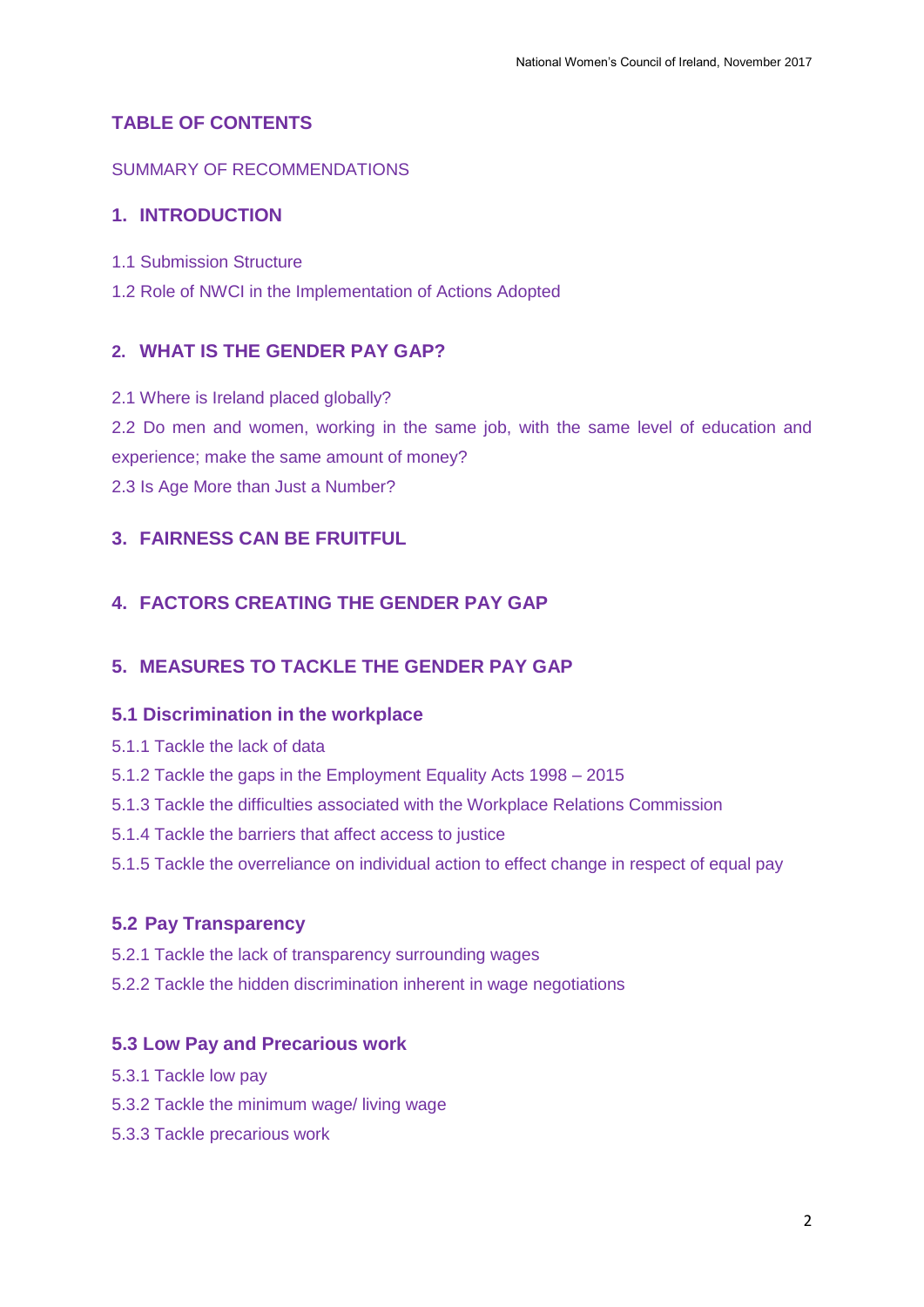## **5.4 Occupational Segregation**

- 5.4.1 Tackle gender segregation educational and career development
- 5.4.2 Tackle occupational segregation otherwise known as career clustering
- 5.4.3 Tackle the under-valuation of work areas

## **5.5 The Unequal Distribution of Care Work**

- 5.5.1 Tackle the lack of support attributed to carers
- 5.5.2 Tackle the lack of investment in care infrastructure
- 5.5.3 Tackle the disproportionate responsibility for childcare that is placed on women
- 5.5.4 Tackle the lack of support for women returning back to work
- 5.5.5 Tackle the issues associated with flexible working

## **5.6 Women in Senior and Leadership Positions**

- 5.6.1 Tackle the blocked pipeline
- 5.6.2 Tackle women's representation in politics
- 5.6.3 Tackle women's representation in higher education leadership
- 5.6.4 Tackle women's representation in senior positions in public and civil service
- 5.6.5 Tackle women's representation in the media
- 5.6.6 Tackle women's representation on company boards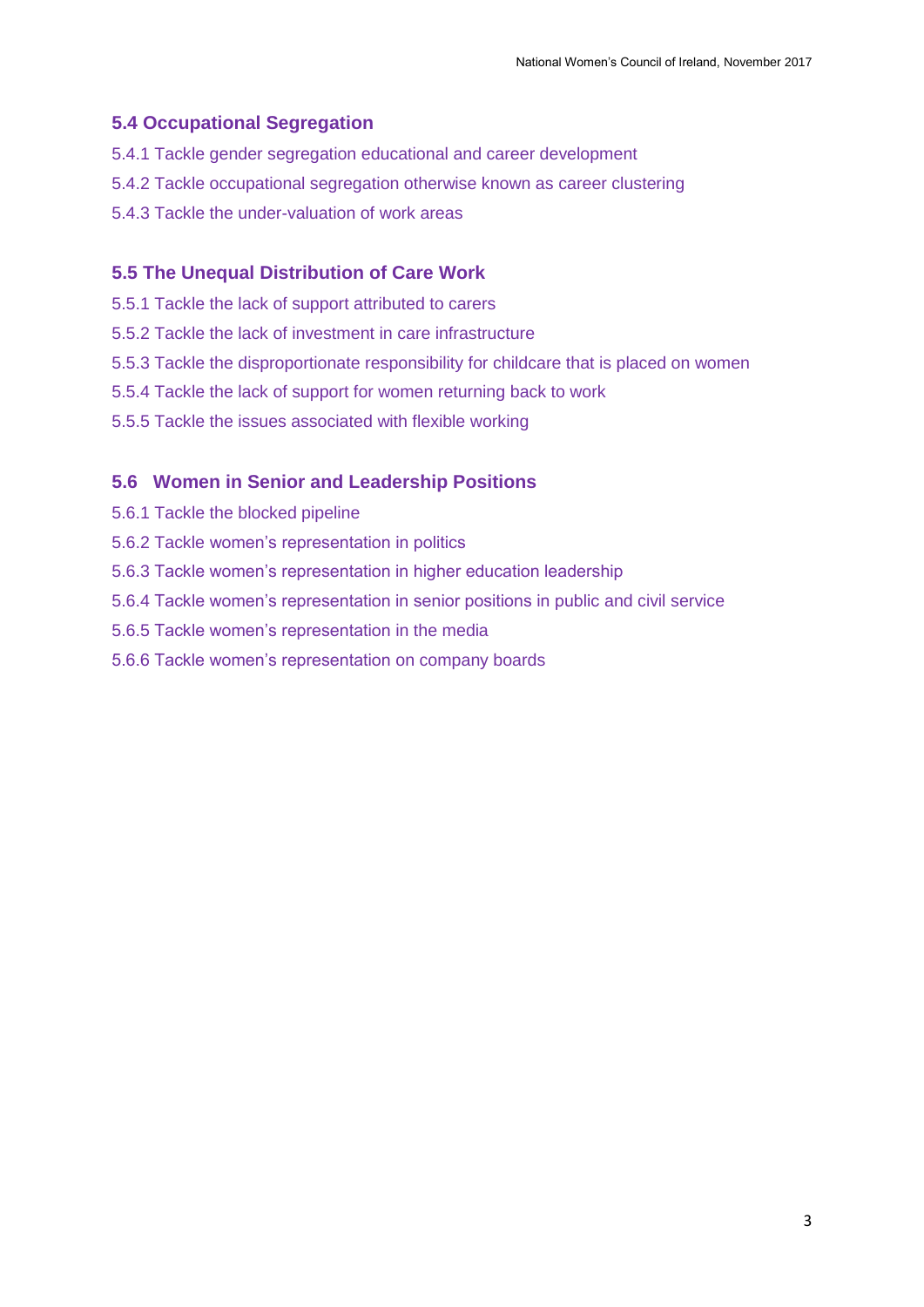# **SUMMARY OF RECOMMENDATIONS**

Closing the Gender Pay Gap will require firm commitments in respect of the following:

- A Whole of Government Approach
- **•** Effective Monitoring
- Appropriate Sanctions
- Sectoral and Professional Strategies
- Gender Proofing our Budget
- Comprehensive Data Collection

## **Key actions to take:**

| <b>Access to</b><br><b>Justice</b>             | Extend civil legal aid to employment equality and<br>$\bullet$<br>equal status claims<br>Increase the transparency of the Workplace Relations<br>Commission<br>Discriminatory findings should trigger an equal pay<br>$\bullet$<br>audit<br>Facilitate representative legal actions                                                         |
|------------------------------------------------|---------------------------------------------------------------------------------------------------------------------------------------------------------------------------------------------------------------------------------------------------------------------------------------------------------------------------------------------|
| <b>Transparency</b><br><b>Targets</b>          | Mandatory gender pay reporting by companies<br>$\bullet$<br>Impose real penalties for non-compliance<br>$\bullet$<br>Require employers to advertise proposed salaries<br>Prohibit questions about salary history in the<br>$\bullet$<br>recruitment process<br>Prohibit terms in contracts that prevent disclosure of<br>$\bullet$<br>wages |
|                                                |                                                                                                                                                                                                                                                                                                                                             |
| <b>Flexibility</b><br>not<br><b>Insecurity</b> | Enhance provision for flexible work practices<br>$\bullet$<br>Strengthen the regulation of the casualisation of work<br>$\bullet$<br>Strengthen the regulation of precarious work<br>$\bullet$<br>Align the minimum wage with the living wage                                                                                               |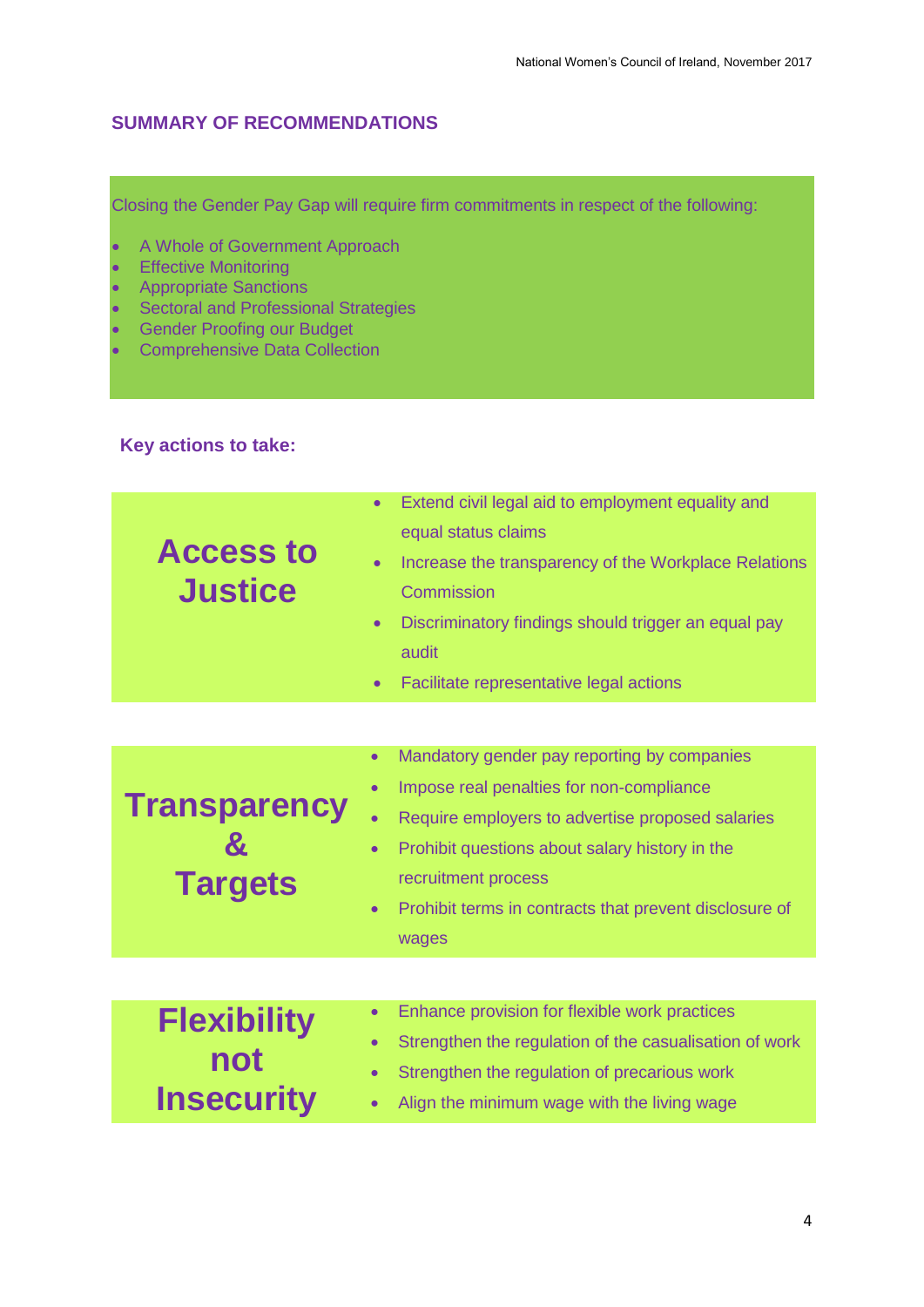| <b>Equally</b><br><b>Distribute</b><br><b>Care Work</b>                    | Increased investment in the Affordable Childcare<br><b>Scheme</b><br>Extend paternity leave to 1 month<br>$\bullet$<br>6 months paid parental leave to commence after<br>$\bullet$<br>maternity leave<br><b>PRSI</b> credits for carers<br>$\bullet$                                                                                                                                               |
|----------------------------------------------------------------------------|----------------------------------------------------------------------------------------------------------------------------------------------------------------------------------------------------------------------------------------------------------------------------------------------------------------------------------------------------------------------------------------------------|
| <b>Combat</b><br><b>Occupational</b><br><b>Segregation</b>                 | Education initiatives to address stereotyping in<br>$\bullet$<br>subject choices<br>Innovative programmes to encourage girls into STEM<br>Initiate roll out of an agreed national salary scale for<br>$\bullet$<br>the childcare workforce to recognise qualifications<br>and professionalization                                                                                                  |
| <b>Promote</b><br><b>Women to</b><br><b>Leadership</b><br><b>Positions</b> | Implement the recommendations of Hearing Women's<br>$\bullet$<br><b>Voices</b><br>Implement the recommendations of Better Board,<br>$\bullet$<br><b>Better Business, Better Society</b><br>Implement the recommendations of Parliament of All<br>$\bullet$<br><b>Talents</b><br>Introduce quotas for local elections<br>$\bullet$<br>Introduce quotas for boards of private companies<br>$\bullet$ |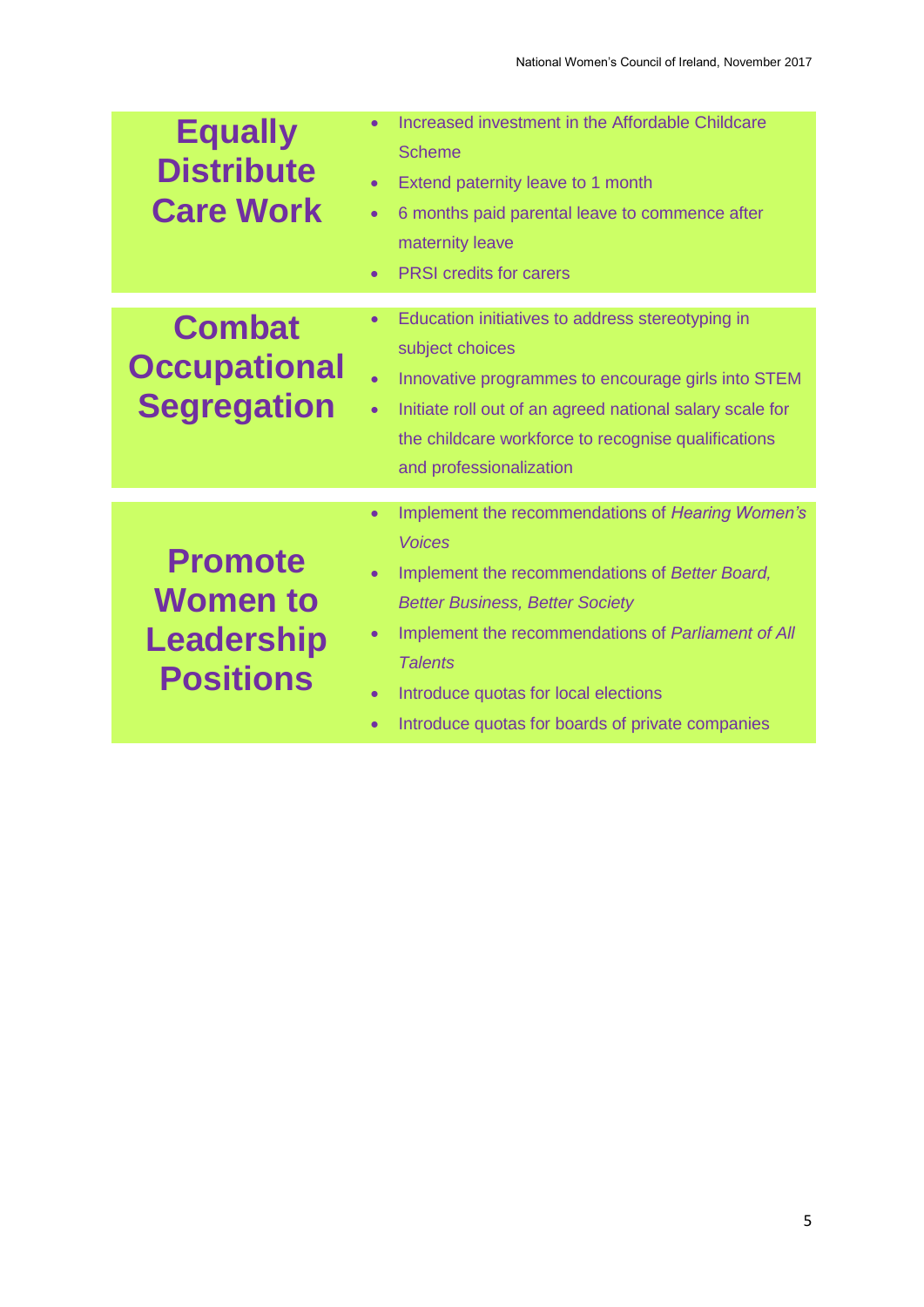## **1. INTRODUCTION**

Established in 1973, the National Women's Council of Ireland (NWCI) is the leading national women's membership organisation in Ireland. NWCI seeks full equality between men and women and we draw our mandate from a membership of over 180 groups and organisations across a diversity of backgrounds, sectors and locations. We also have a growing, committed individual membership.

NWCI's Strategic Plan 2016-2020, Driving Women's Equality, aims to build on the progress that NWCI has helped to bring about for women in Ireland to date and sets out our vision for the future. It includes two main goals, one in relation to progressing key human rights and equality issues for women and one in relation to further developing NWIC as a stable, diverse, sustainable and highly visible organisation.

NWCI welcomes the willingness of the Government to tackle the gender pay gap, which is fundamental to our goal of achieving economic equality and independence for women and central to the vision and objectives of the National Strategy for Women and Girls 2017-2020. The formulation of any new approach offers Ireland a critical opportunity to mitigate against its continuing low position in equality rankings, in both the EU and internationally. More substantially, however, we feel that this is an ideal opportunity for Ireland to emerge a world leader in this regard.

## 1.1 Structure

This paper and the recommendations it contains are intended to facilitate the groundwork for change, which we believe must reflect deliberate and explicit reconfiguring of current and future Government policies in order for the realization of substantive progress to emerge in the not too distant future. While acknowledging the important role that businesses have to play in addressing the gender pay gap this submission focuses on what actions the Government can take.

This position paper substantially formed the basis of NWCI's submission to the Department of Justice and Equality regarding their open consultation concerning measures to tackle the gender pay gap.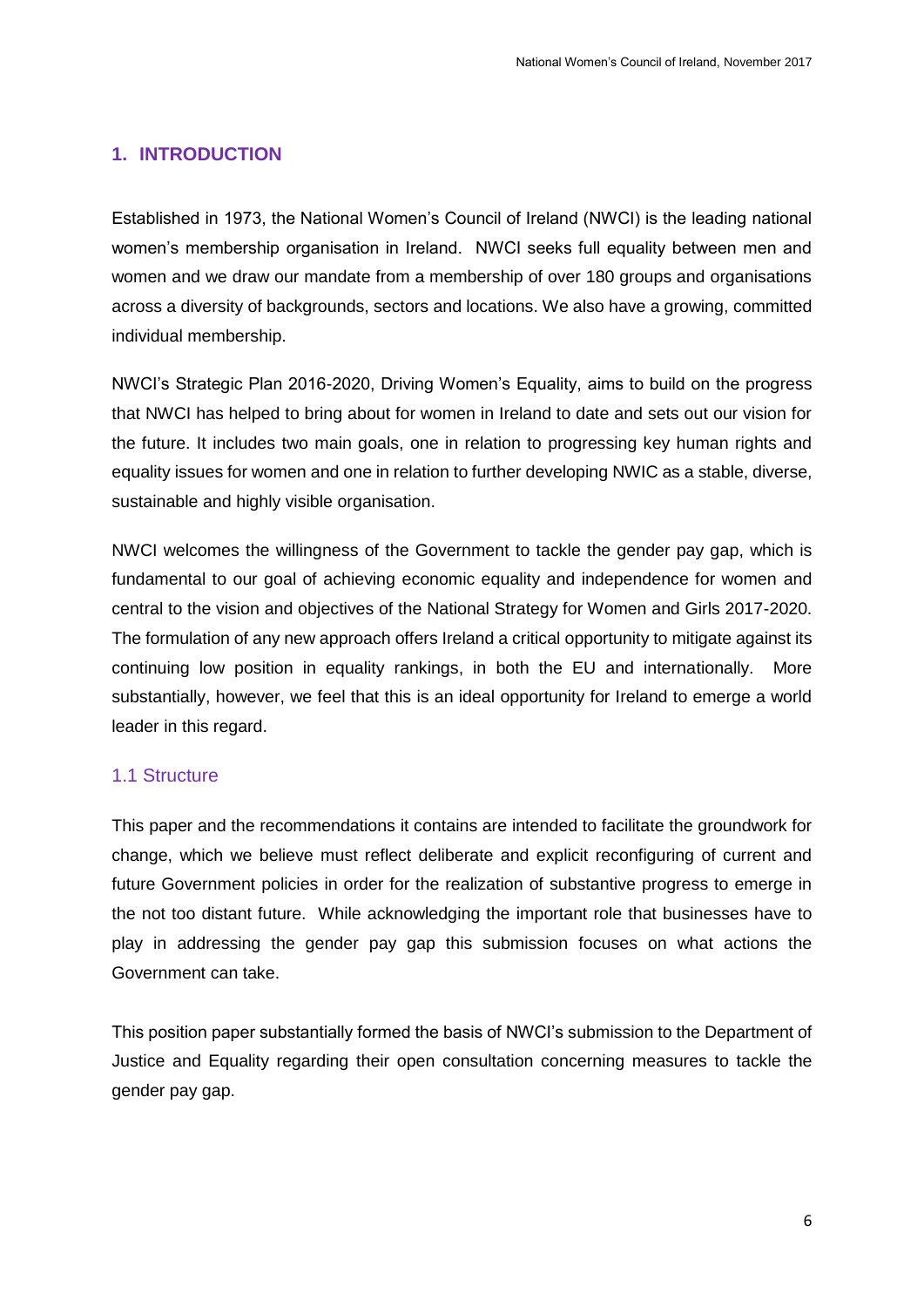## 1.2 Role of NWCI in the Implementation of Actions Adopted

NWCI, as the national women's membership organisation is committed to working with Government in the implementation of any new actions undertaken. NWCI over the past 40 years has developed strong evidence based research resulting in a range of policies for advancement of women's equality and human rights. We will continue to bring forward the views, perspectives of our members and the lived experience of women on all elements of any actions adopted. We will work with the Gender Equality Division of the Department of Justice and Equality and all Government departments and state agencies in the implementation of their actions to eliminating the gender pay gap. We will reflect the experiences of women in all their diversity and strive to bring forward solutions to both the structural inequalities women experience and the immediate consequences of discrimination against women. It is critical for both an effective and successful action plan that the voices and experiences of women are an integral part of the implementation process.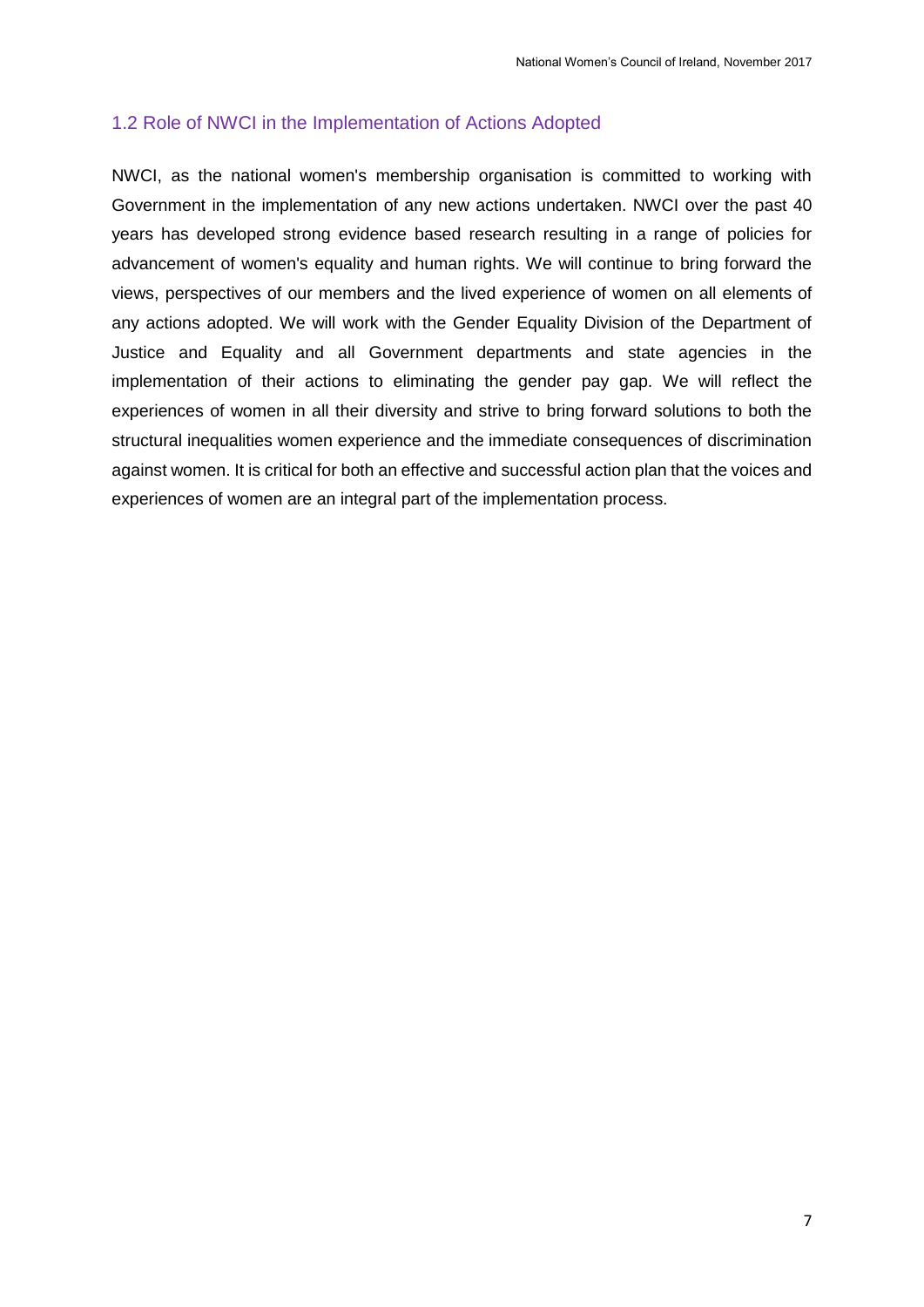## **2. WHAT IS THE GENDER PAY GAP?**

The Nevin Economic Research Institute describe the gender pay gap as the percentage difference between the average earnings of males and females and note that while legislation to provide "equal pay for equal work" is enshrined in EU law, in every EU country a gender gap still persists due to the type of work women are involved in - which is comparatively lower paid than equivalent male roles.<sup>1</sup> The EU average gender pay gap is 16.4%, which is above that of Ireland's (13.9%); however, this is an increase from 12.6% in 2006, which reflects the fact that our pay gap figure is increasing.

## 2.1 Where is Ireland placed globally?

According to the 2017 figures of the global gender gap index compiled by the World Economic Forum, Ireland is ranked 8th out of 144 states. Ireland has slipped two places since 2016 when it dropped from fifth to sixth. $2$ 

The WEF report benchmarks 144 countries on their progress towards gender parity across four dimensions; economic participation and opportunity, educational levels, health, and political empowerment. Though broadly useful in providing indicative global data, the omission of core gender equality indicators in its considerations, such as the provision of childcare, which, given Ireland's appreciably high costs relative to members of the OECD, for example, would likely impact negatively on Ireland's overall rating.

PwC's annual 'women in work index' places Ireland at a disappointing 25th out of 33 OECD countries.<sup>3</sup>

# 2.2 Do men and women, working in the same job, with the same level of education and experience; make the same amount of money?

Women's careers can be analysed in many ways: by industry, by specialty, by seniority level, by company, but the prevailing and predominant conclusion is that on average women earn substantially less money than their male counterparts. Of particular significance, the gap widens with the number of years of experience that women have with their greater educational attainment having no impact on the earnings pay gap.<sup>4</sup>

**.** 

Summary of the Nevin Economic Research Institute definition as provided in NWCI *Submission to Low Pay Commission on Women And Low Pay*, 2016, page 9.

<sup>&</sup>lt;sup>2</sup> The Global Gender Gap Report  $2017$ 

<sup>3</sup> PwC *Women In Work Index Closing the gender pay gap,* February 2017, page 7.

<sup>4</sup> Morgan Kinley Gender Pay Gap Ireland 2016 page 5.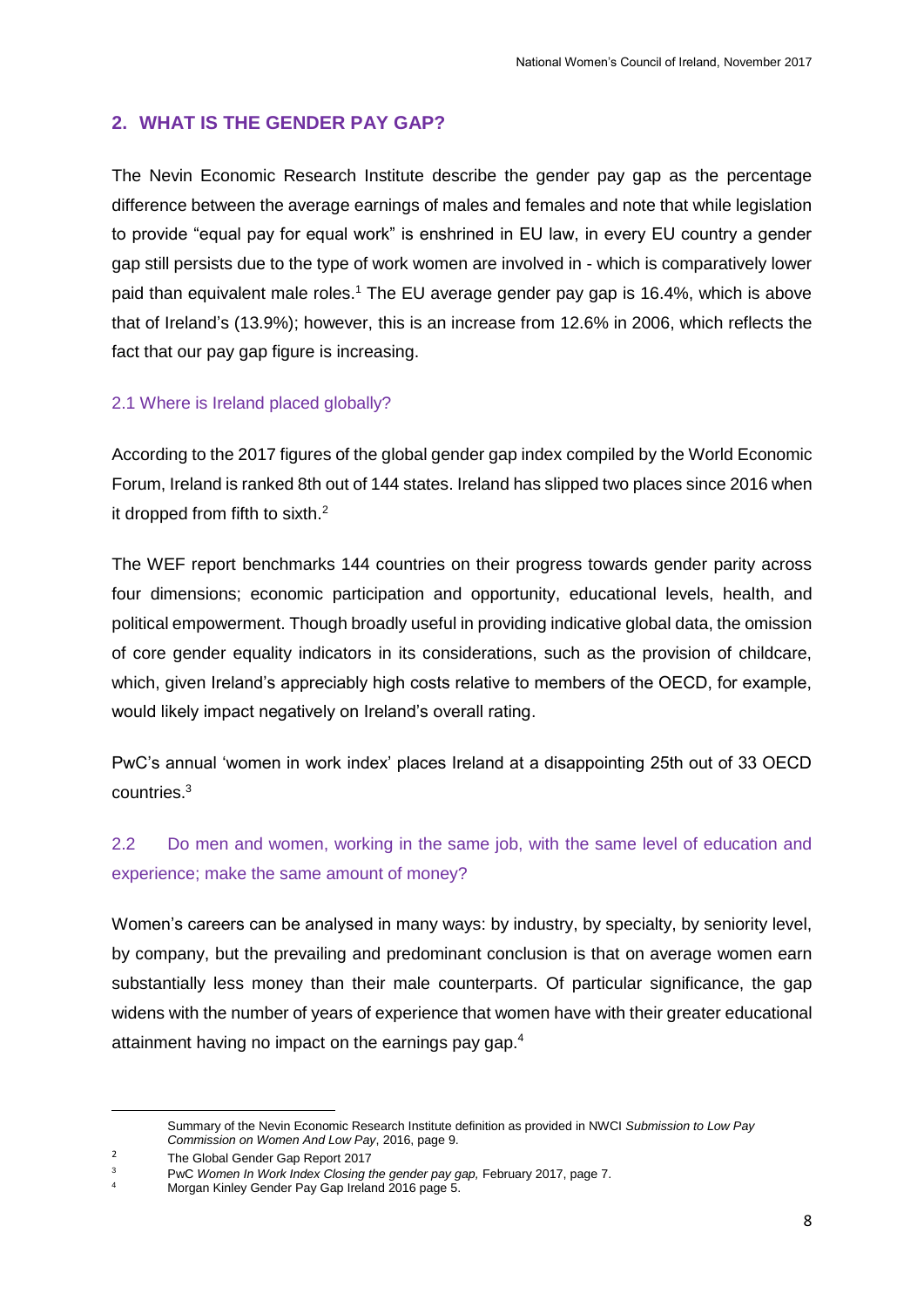## 2.3 Is Age More than Just a Number?

Earnings for both female and male full-time workers tend to increase with age, with differences among older workers considerably larger than gaps among younger workers. Women typically earn about 90 percent of what men are paid until 35 years. After that median earnings for women are typically 74–82 percent of what men are paid. After the age of 65, women have a third less than our male counterparts.<sup>5</sup>

When we bring together age with presence of children the gap becomes even wider. In 2016, figures compiled by employer-comparison site Glassdoor showed that mothers with at least one child earned significantly less than male workers, with the pay difference between women aged 25 to 44 with children and those without standing at 31 per cent. This is commonly referred to as "the motherhood penalty".

 $\overline{5}$ 

<sup>5</sup> Tara O'Neill, *The Gender Pay Gap in Ireland, does it exist?,* 2015, published on <https://www.morganmckinley.ie/article/gender-pay-gap-ireland-does-it-exist>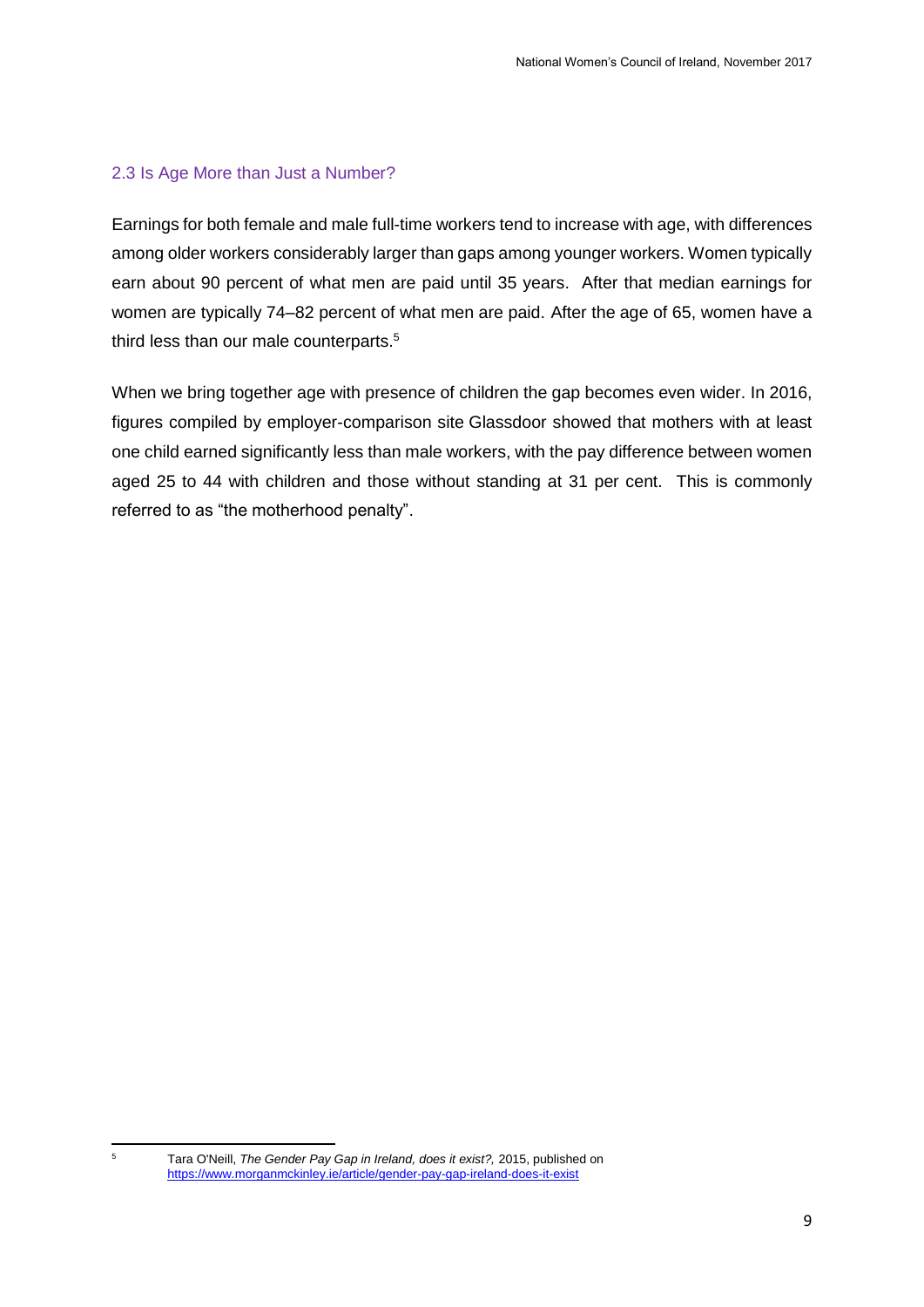## **3. FAIRNESS CAN BE FRUITFUL**

The gender pay gap matters, not only because inequalities between women and men are of interest in their own right, but also because this has serious implications for a woman's lifetime earnings and her ability to support her family and to save for retirement. Both Government and businesses play an important role in taking proactive action to address the root causes of the gender pay gap, however, this is not an altruistic endeavour as they will substantially benefit by its closure.

- 1. Recognise the benefits of increased productivity: Achieving pay parity in the OECD could increase total female earnings by US\$2 trillion. The 2016 PwC Index also predicts that the expected gain from increasing female employment in Ireland is approximately €57 billion. Strong evidence indicates that greater gender equality in labour markets and education can contribute to inclusive and sustainable economic growth, national happiness and wellbeing*.* 6
- 2. Recognise the benefits of increasing the talent pool: Studies identify that Europe is facing a shortfall of workers in the coming decades, especially at senior management level, due to the ageing profile of the population. To offset this there is a need to make full use of the underutilised talents of women.<sup>7</sup> Women tend to drop out of the labour force once they have children, leading to a haemorrhaging of talent. This phenomenon is seen across a variety of sectors.<sup>8</sup>
- 3. Recognise the benefits of increasing economic power: In Ireland, an Amarach/eumom study in 2013 found that women account for 58 percent of purchases and influence 85 percent of purchasing decisions.
- 4. Recognise the benefits of a diverse workforce**:** Studies have shown that organisations with a good gender-balance in senior positions tend to perform better than those that do not.<sup>9</sup> The experiences of Ida Tin, the Danish entrepreneur behind the period-tracking app Clue,

**<sup>.</sup>** <sup>6</sup> Women, Government and Policy Making in OECD Countries: Fostering Diversity for Inclusive Growth, 2014) 7 If the female employment rate in Europe remains constant, Europe can expect a shortfall of twenty-four million people active in the workforce by 2040. However studies show that if the female employment rate increased to that of male employment, the projected shortfall drops to three million.

<sup>&</sup>lt;sup>8</sup> For example, from the late 1990s onwards female participation in Irish law schools was more than 50%. This represents nearly 30 years' worth of graduating classes which started out with more women than men. However women are not present in these numbers in the legal profession in its entirety. See Irene Lynch Fanning, Gender (In)Justice,(2017), A major research study into women in the law is currently underway at University College Cork, available at [http://www.dsba.ie/\\_fileupload/2017%20other/040-042\\_Parchment\\_Summer\\_2017.pdf](http://www.dsba.ie/_fileupload/2017%20other/040-042_Parchment_Summer_2017.pdf)

<sup>9</sup> See discussion at *Towards Gender Parity In Decision-Making In Ireland An Initiative Of The National Women's Strategy 2007 – 2016* (2013) at para 79.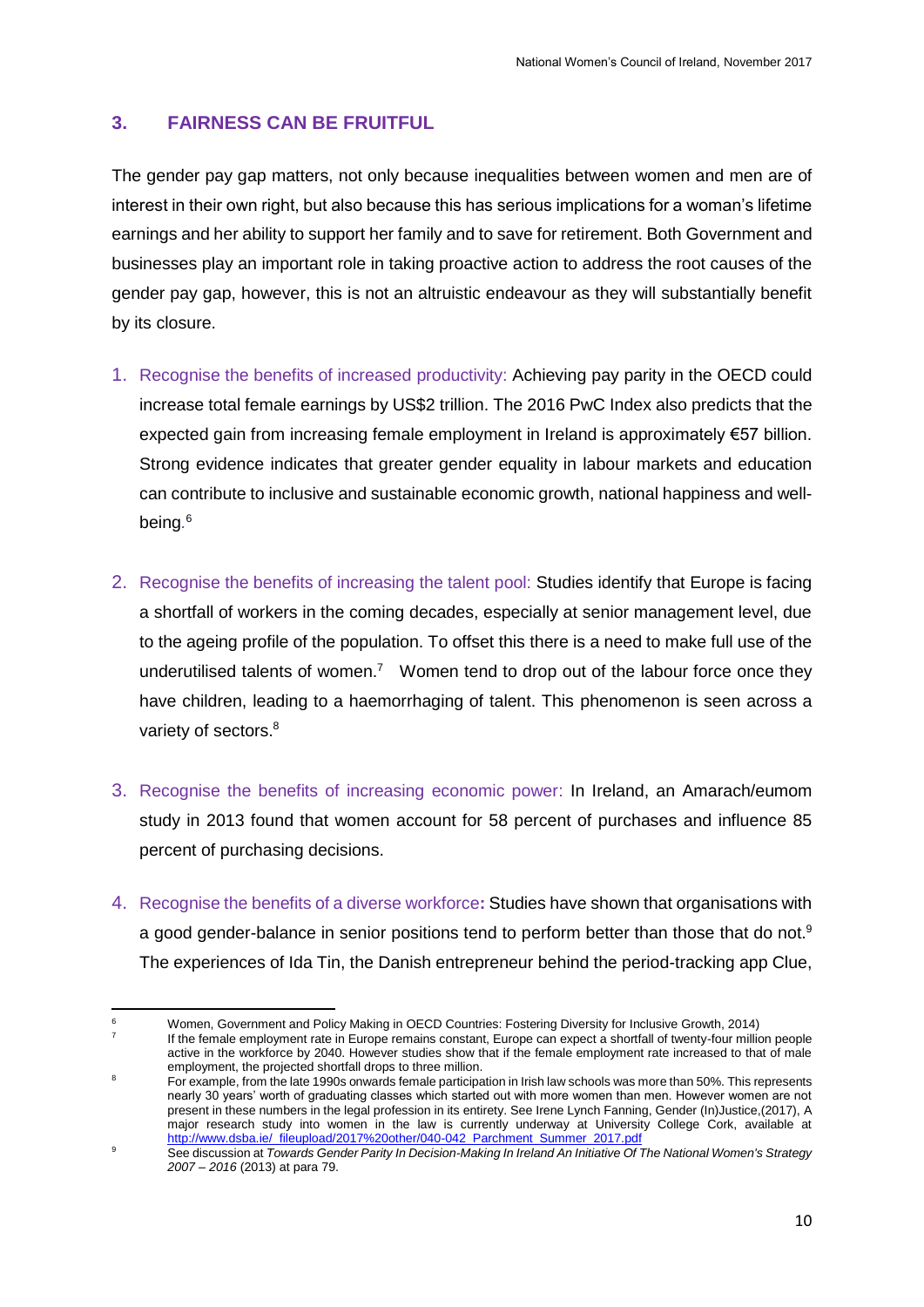highlight how financial opportunities can be missed in the absence of a diverse workforce. Tin started her first round of fundraising in 2012, pitching Clue to investors, who were usually men. In her first round, she raised only \$56,000. Five years and 5 million users later, her last round brought in \$20 million.<sup>10</sup>

- 5. Recognise the benefits of supporting reconciliation of work and family life and equal responsibility of care between women and men: The effects of the unequal sharing of domestic and caring activities over a women's lifecycle, in particular the presence of children and old-aged dependants, has significant implications for women's ability to actively take part in the labour market and the type/quality of employment opportunities available to her.
- 6. Recognise the benefits of future proofing our society: Addressing the gender pay gap must involve real planning for the future, and it should address gender issues related to automation as part of that work.<sup>11</sup> This is because occupations likely to be affected by automation, such as admin, clerical processing and food manufacture, reflect a large concentration of women. Further, the increased demands of modern life have contributed to the development of what is commonly known as "burnout" which has led to an increase in sick leave, and those leaving their sectors of choice. <sup>12</sup>
- 7. Recognise the benefits of the knock on effect; closing the gender pension gap: Due to low pay while in employment and a pension system still based on the male breadwinner model, the gender pension gap had risen by 2% in two years to 37% in 2014. The quarterly national household survey from the fourth quarter of 2015 found that almost one in ten female workers expected their spouse or partner's occupational or personal pension to be their main source of retirement income, compared with 2% of men.

 $10<sub>1</sub>$ 

<sup>10</sup> The New Yorker, 'Ida Tin's Battle to Build Clue, a Period-Tracking App' By Lindsay Gellman March 19, 2017

https://www.newyorker.com/business/currency/ida-tins-battle-to-build-clue-a-period-tracking-app

<sup>11</sup> This was identified in the Scottish Parliament 2017 Report of the Economy, Jobs and Fair Work Committee 'No Small Change: The Economic Potential of Closing the Gender Pay Gap' at para. 78.

<sup>12</sup> House of Commons Women and Equalities Committee Gender pay Gap Second Report of Session 2015-16, para. 57 A survey from the UK Modern Families Index 2016 suggests that "burnout" is particularly significant for millennials and younger parents aged 16-35. They are almost twice as likely to report feeling burned out as older parents: 42% of millennial parents said they felt burned out most or all of the time, compared with only 22% of 36-45 year olds. It was reported that most parents deal with this by taking sick leave or annual leave.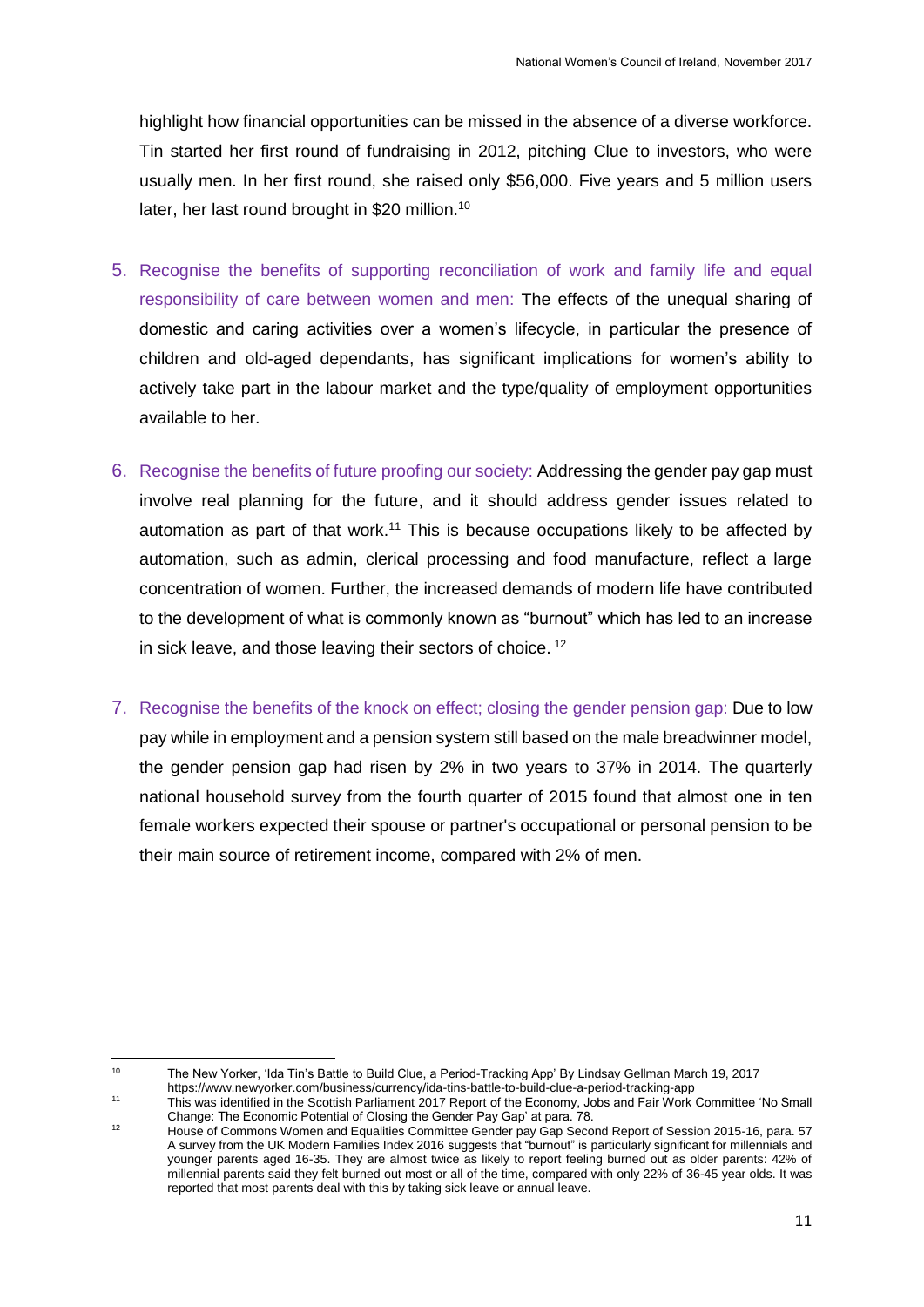# **4. FACTORS CREATING THE GENDER PAY GAP**

Many factors influence women's employment opportunities and progress at work which are reflected in the pay gap. The complex and often interrelated factors trap women in a vicious cycle of low pay and poor career progression. The factors listed below are expanded upon in detail in this submission.

- Discrimination in the workplace
- Pay Transparency
- Low pay and Precarious Work
- Occupational Segregation
- The Unequal Distribution of Care Work, the provision of early years and care services and policies that support the reconciliation of work and family life
- Women in Senior and Leadership Positions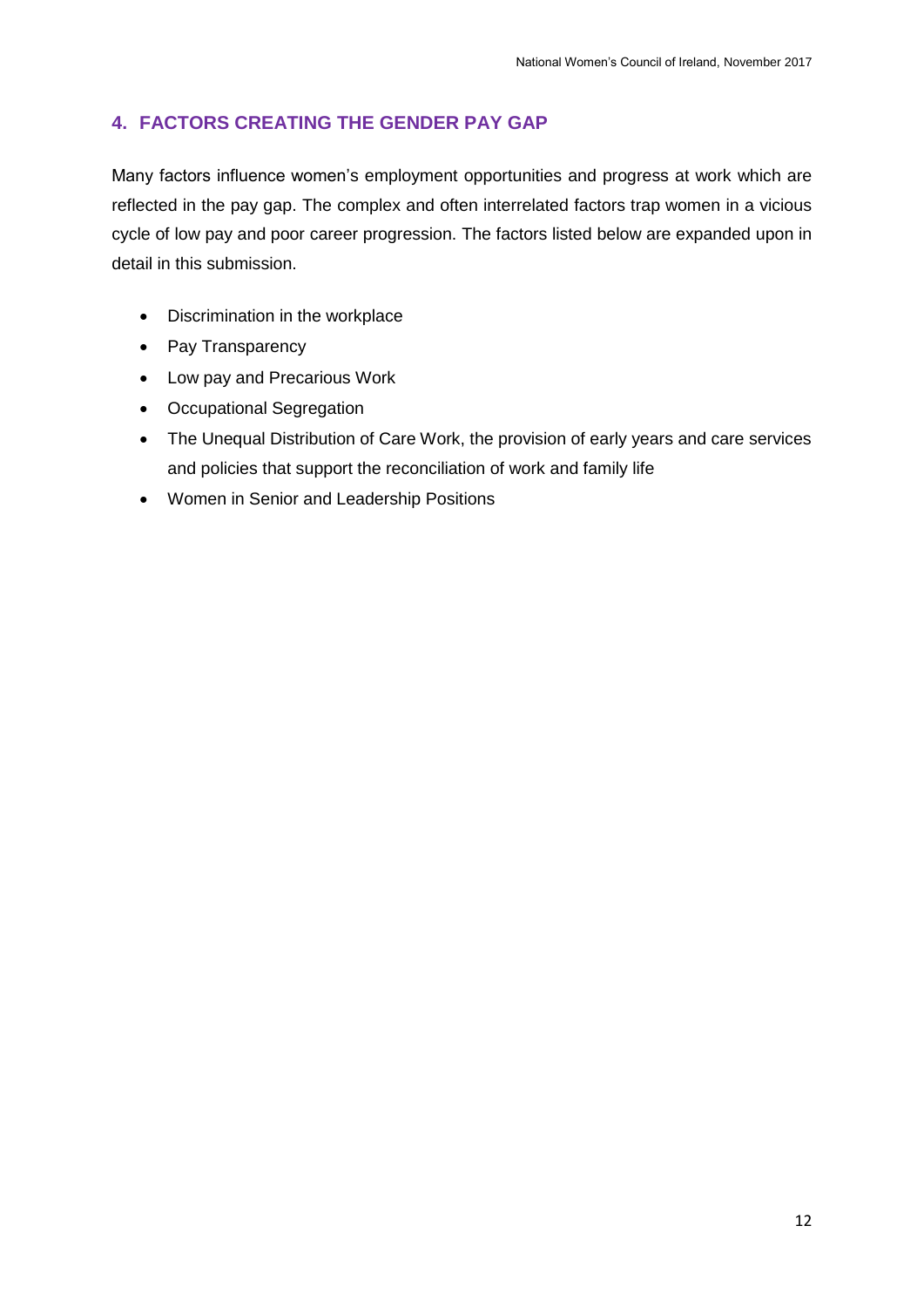## **5. MEASURES TO TACKLE THE GENDER PAY GAP**

A whole of Government approach that incorporates firm commitments in respect of the following:-

- 1. Firm commitment to adequate and effective monitoring: To ensure that this remains firmly on the political agenda, actions agreed to tackle the gender gap must be included in the National Strategy for Women and Girls 2017-2020 and must become part of the monitoring process of the Strategy.
- 2. Firm commitment to imposing appropriate penalties and sanctions: Agreed measures adopted must be supported by legislative action and appropriate penalties and sanctions should the requirements not be met. The difficulties of achieving substantive progress by soft law measures is clearly exemplified by the decades it took to reach the target of 40% representation of women on our state boards.<sup>13</sup>
- 3. Firm commitment to the development of individual sectoral and professional strategies, were applicable: A one-strategy -fits-all approach will not adequately deal with the issue, and in that respect there is a clear need for the development of sectoral strategies. A 2003 study commissioned by the Department of Justice, Equality and Law Reform, which examined the gender gap across the IT, retail and food sectors, determined that issues vary by sector so that "economy wide" policies may be less effective than sectoral strategies.<sup>14</sup>
- 4. Firm commitment to the process of gender proofing our budget: The introduction of gender budgeting to Ireland provides an ideal opportunity to indicate and action government's commitment to the gender pay gap by ensuring that resource allocation and collection do not undermine and, indeed, progress those actions. One means of doing so is to publish Gender Equality Budget Statement alongside the budget each year which sets out, *inter alia*, the budgetary measures government will take to address the gender pay gap.
- 5. Firm commitment to the collection of comprehensive and informative data: Imperative to effectively informing equality proofing is the improved collection of sex-disaggregated data

 $13<sup>13</sup>$ It was as far back as 1975 when the progress report of the First Commission on the Status of Women identified the low representation of women on boards of State-sponsored bodies (State Boards). Incremental measures undertaken by successive Governments since then have seen the representation of women creep towards the minimum target of 40%. On private company boards, 16% are comprised of women.

<sup>14</sup> Department of Justice, Equality and Law Reform, 'Developing Sectoral Strategies to Address Gender Pay Gaps A Comparative Analysis of Sectoral Wage Differentials in the European Union' para. 7.31.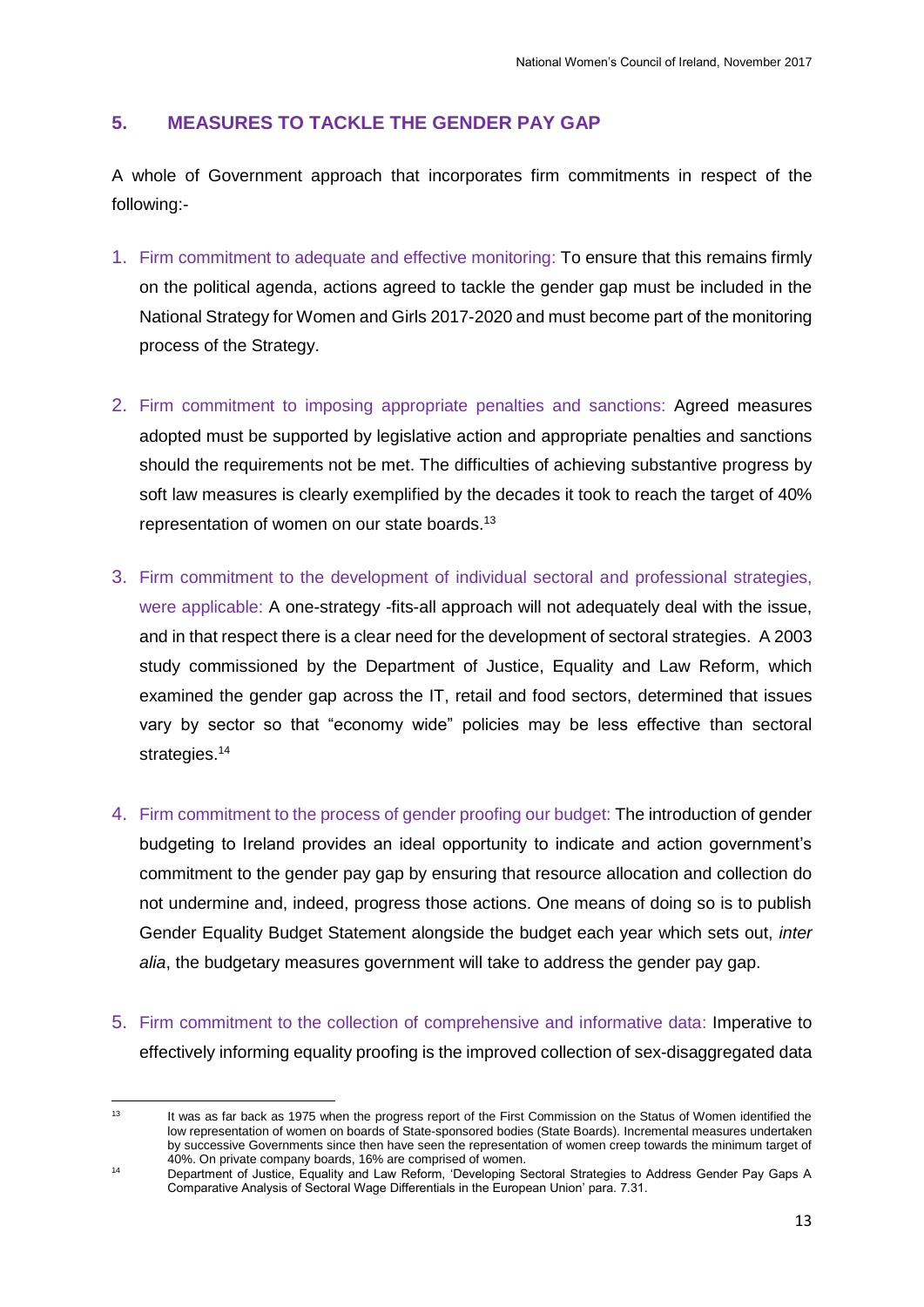and for data in critical areas relating to women's equality. Data also needs to be disaggregated to provide information on progress for different groups of women e.g. Traveller and Roma women, migrant women, lesbian, gay and bisexual women, women with disabilities, etc. Existing data collection and analysis measures provide prime opportunities to close knowledge gaps. The CSO, EU SILC and the National Quarterly Household Survey special modules all produce sex-disaggregated findings but not in full. Commitments to identify and close gaps in data collection in the National Strategy for Women and Girls are therefore to be commended.

#### **Recommendations**

- Include all actions, targets and indicators to tackle the Gender Pay Gap in the National Strategy for Women and Girls 2017-2020.
- Monitor and report on progress as part of the monitoring process on National Strategy for Women and Girls.
- Initiate Gender Budgeting across key department, including Department of Business, Enterprise and Innovation, Department of Social Protection and Employment Affairs, to resource mitigating factors and reduce aggravating factors of the gender pay gap.
- Build capacity within the Civil and Public Service with regard to gender mainstreaming and gender budgeting, contributing to implementing the positive duty on public bodies to promote gender equality.
- Identify knowledge gaps in relation to gender inequality and use this as a base to drive improvements in the data infrastructure and analysis required to close those gaps.
- Ensure that evidence generated through improved data infrastructure and analysis regarding gender inequality is linked to relevant policies, as committed to in the National Strategy for Women and Girls.
- Take measures to build capacity within the Oireachtas Committees, prioritising those with financial and budgetary mandates, with regard to gender mainstreaming and gender budgeting. This responsibility could appropriately sit with the Parliamentary Budget Office.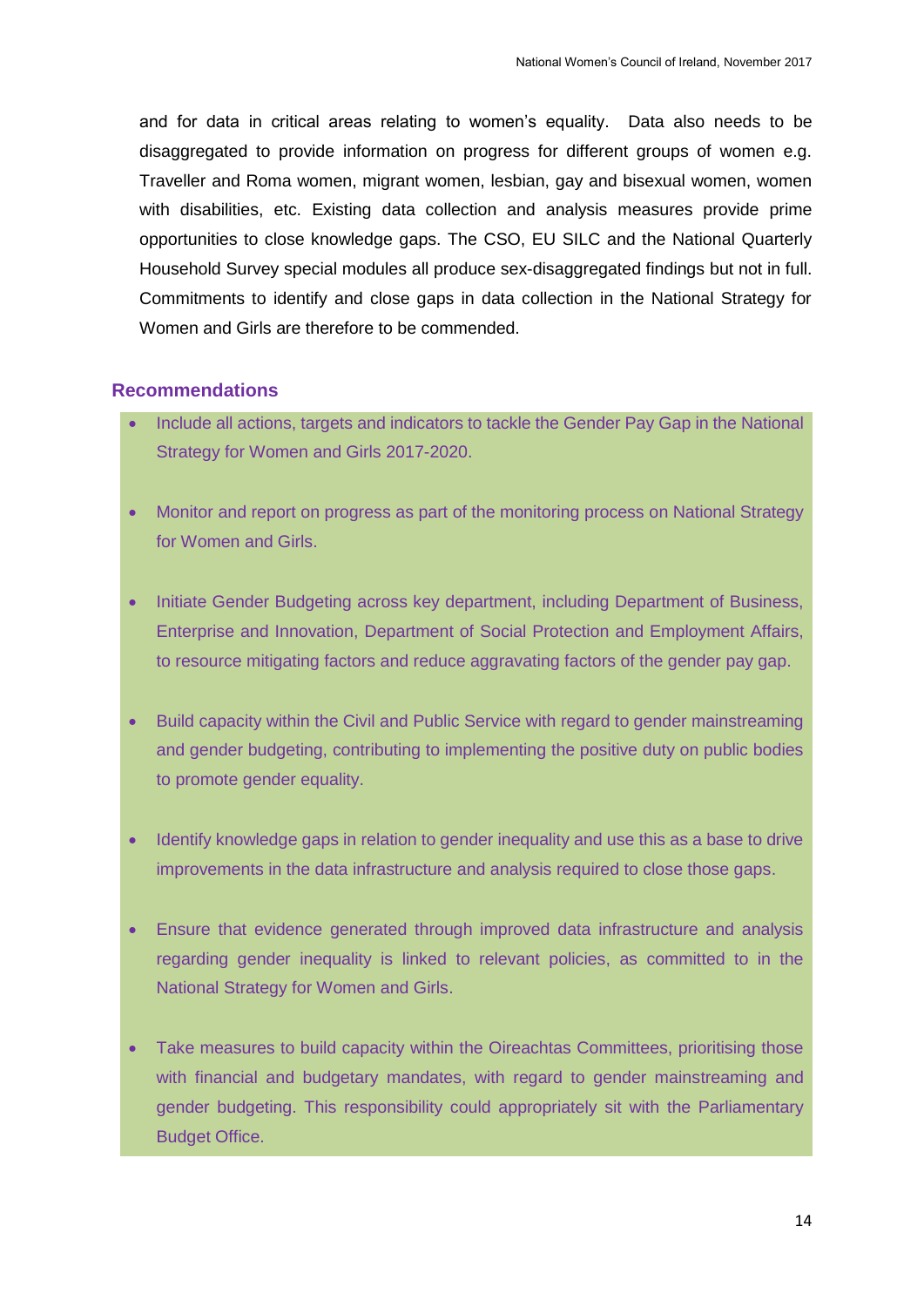# **5.1 Discrimination in the workplace**

In Ireland, discrimination on the grounds of gender is prohibited under the Employment Equality Acts 1998 – 2015, and any complaint, in relation to same, can be brought to the Workplace Relations Commission (WRC). Discrimination, it should be noted, can be direct (where women are treated less favourable based on their gender), indirect (where due to a policy or practice that, although not designed to discriminate, results in unequal treatment between men and women), and due to unequal pay (where women and men are not paid the same wages although they carry out the same work or work of equal value). To close the gap, the Government needs to copper-fasten our governing legislation. This will involve addressing the emphasis placed on financially compensating the individual rather than requiring unfairly discriminating employers to change their behaviour. This is because the focus on individual litigation undermines any systematic progress towards pay equity.

## 5.1.1. Tackle the lack of data

The "unexplained" portion of the gender pay gap is often attributed to discrimination.<sup>15</sup> However, the extent of its significance is unknown. Therefore there is a clear indication that more data on this area is required.<sup>16</sup> The Irish Human Rights and Equality Act 2014 introduced a positive duty on public sector bodies, which includes a requirement to annually publish their human rights and equality goals and to carry out a human rights and equality assessment. Arising from this provision is the mandatory requirement to collect human rights and equality data.<sup>17</sup>

The former Equality Tribunal and Employment Appeals Tribunal published annual reports, the latter presenting its to the Minister for Jobs, Enterprise and Innovation in accordance with the Employment Equality Acts, detailing complaints of discrimination made under the 9 equality grounds. The Workplace Relations Commission will now have responsibility for this reporting, which will provide an insight into levels of *reported* gender discrimination.

 $\frac{1}{15}$  The Department of Justice Equality and Law Reform, "Developing Sectoral Strategies to Address Gender Pay Gaps: A Comparative Analysis of Sectoral Wage Differentials in the European Union" (2003), para 7.28.

<sup>&</sup>lt;sup>16</sup> <https://www.esri.ie/pubs/BKMNEXT190.pdf> The only comprehensive major study regarding this matter in Ireland is Pregnancy At Work: A National Survey, which was undertaken by the Economic and Social Research Institute (ESRI) and published in 2011. It interviewed 2,300 women whose youngest child was born between July 2007 and June 2009 and found that 30 per cent of those who worked while pregnant experienced discrimination. A similar figure reported problems surrounding maternity leave. A further 5 per cent of women employed during their pregnancy said they were dismissed, made redundant or treated so badly that they had to leave. Other forms of unfavourable treatment included loss of salary or bonus or denial of promotion, being given unsuitable work or workloads, receiving unpleasant comments from managers or co-workers, and being discouraged from attending ante-natal appointments during worktime. See also [https://www.irishtimes.com/business/work/pregnant-and-working-you-may-still-face-discrimination-](https://www.irishtimes.com/business/work/pregnant-and-working-you-may-still-face-discrimination-1.2314872)[1.2314872](https://www.irishtimes.com/business/work/pregnant-and-working-you-may-still-face-discrimination-1.2314872)

<sup>17</sup> These assessments must be applied to internal and external operations and therefore provide valuable information on actions taken to address workplace bias or discrimination.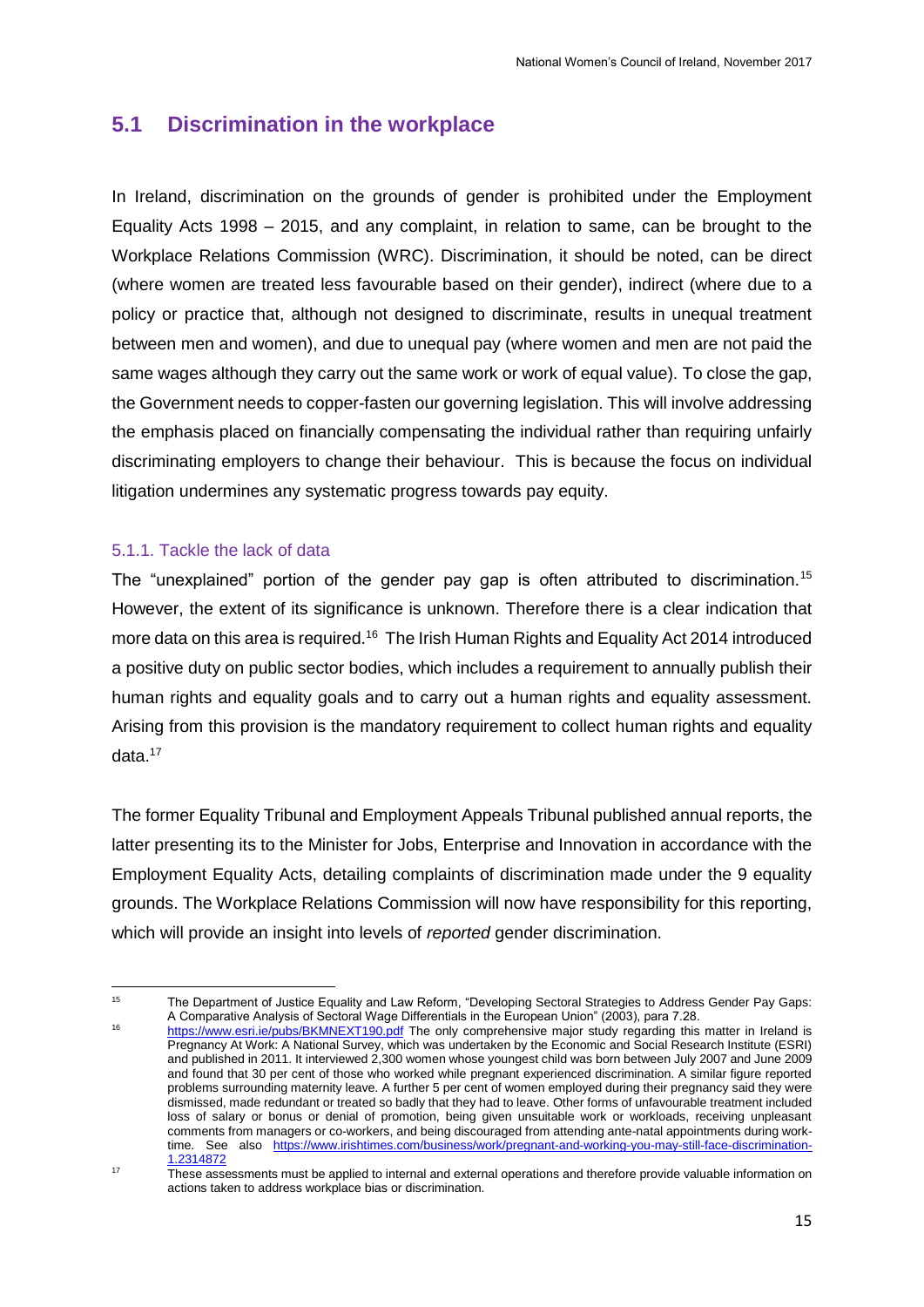The National Quarterly Household Survey can and has examined self-identified experiences of inequality and discrimination over two years through special equality modules in 2004, 2010 and 2014, providing a second layer of empirical data. The National Statistics Board sets the focus of the NQHS and could conceivably prioritise a special equality module to capture data on perceived gender discrimination in the workplace, further closing the data gaps related to the gender pay gap.

## 5.1.2. Tackle the gaps in the Employment Equality Acts 1998 – 2015

The question of equal pay is an especially difficult one to resolve through individual litigation. This is because complainants encounter evidential problems. A successful complainant must show that there is a person of opposite sex in the same employment working for the same (or associated) employer doing "like work". This is difficult to achieve in the context of gendersegregated employment which is further aggravated by the unavailability of a "hypothetical comparator".<sup>18</sup> More particularly the most relevant information will be at the disposal of the employer, and there is no legal obligation on them to provide particular information to the claimant. Such a binding obligation would be more effective at allowing potential claimants to figure out if they have a legitimate claim at an earlier stage in proceedings, and facilitating swifter resolutions in claims that would help to reduce delay.<sup>19</sup>

## 5.1.3. Tackle the difficulties associated with the Workplace Relations Commission

The hearings and policy surrounding the WRC favours the employer. First, the hearings are conducted in private, which means there is no reputation threat to the employer. Furthermore the cases are anonymised, again meaning no reputational threat to the employer. This practice is carried into the labour court. Second, the compensatory measures are individualised and so cannot have effect beyond the parties to the case. While orders for actions seeking to change employers' behaviour have been made, it is not known how effective they have been.<sup>20</sup> It would be more beneficial to the powers of the WRC to require employers to conduct an equal pay audit, if they find they have discriminated on pay. This could be trigged after a number of cases have been found against them, perhaps three. It is also a stated aim of the

 $19$ 

<sup>18</sup> See Frances Meenan and Owen Garvey, "The gender pay gap in Ireland-A legal review" (2010) 17(11) C.L.P. 225. The Employment Equality Act 1998 provides at Section 76 for the making of regulations under which an employee may request information, other than confidential information, from his or her employer about the remuneration of other

employees in the same or a similar position. Employers are not obliged to provide such information. However, under section 81 of the Act, in any proceedings brought by the employee the Court or Workplace Relations Commission, as the case may be, may draw such inferences as seem appropriate from the failure to supply the information.

<sup>&</sup>lt;sup>20</sup> Michelle O'Sullivan and Juliet McMahon, "Employment Equality legislation in Ireland: claimants, representation and outcomes" (2010) I.L.J. 329). Awards are capped at two years' salary for employees and at €13,000 for non-employees. The effectiveness of this in being dissuasive is questionable (particularly in the case of low income earners)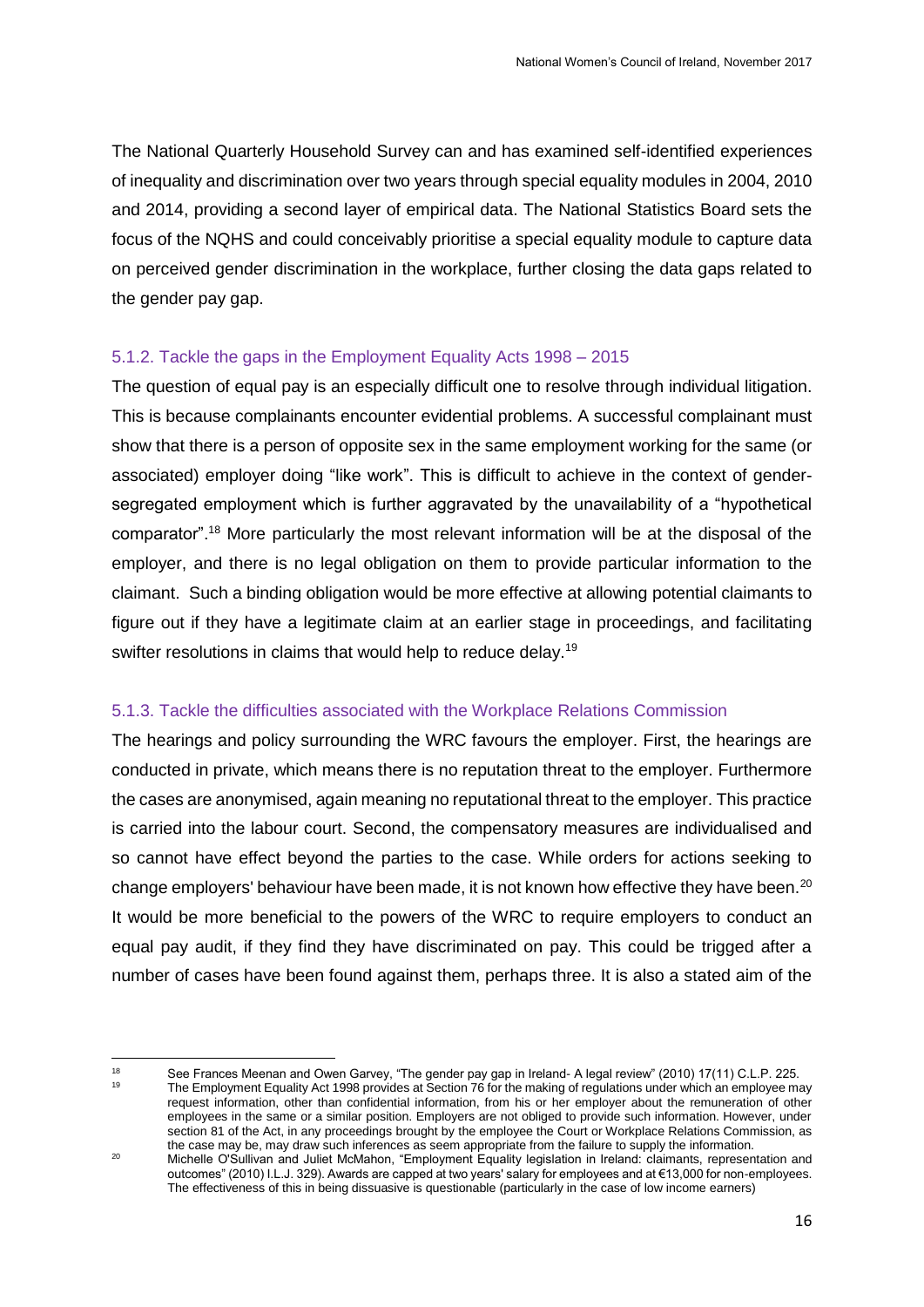WRC to settle cases before they go to hearing; this is problematic in terms of persuading firms to alter their equality practises.

## 5.1.4 Tackle the barriers that affect access to justice

The civil legal aid scheme is unavailable to those taking employment, employment equality or equal status claims to the Workplace Relations Commission. While the stated intention is to remove lawyers from the process, in practice, employers tend to be legally represented before the Commission. Should a complainant be successful they are not entitled to costs in addition to their settlement, they must pay them out of their award. The practical experience of our members indicates that the lack of legal aid in these cases is a major barrier to enforcing employment rights. Sometimes equality and employment law cases involve complex legal issues and there is a risk that individuals, including older persons, may not be able to present their cases in the manner that fairness demands without legal representation. Assistance in taking such a step would facilitate resolutions of cases of alleged discriminatory practices.<sup>21</sup>

## 5.1.5 Tackle the overreliance on individual action to effect change in respect of equal pay

The use of class actions to combat discrimination could promote solidarity among the members of the group on behalf of whom the class action is taken and would spread the cost of litigation, helping to reduce some of the difficulties of access to justice. <sup>22</sup> In 2005 the Law Reform Commission recommended the introduction of multi-party litigation<sup>23</sup> (in other words "class actions"), on the basis that to do so can only strengthen public interest litigation and increase access to justice.

## **Recommendations**

- The National Quarterly Household Survey should prioritise a special equality module to capture data on perceived gender discrimination in the workplace, further closing the data gaps related to the gender pay gap.
- Publish statistics every six months on employment equality decisions by the Workplace Relations Commission, disaggregated by the nine grounds of discrimination, as committed to in the National Strategy for Women and Girls.

 $21$ 21 Marguerite Bolger, "Enforcing claims under the Employment Equality Act, 1998" (1999) 5(2) Bar Review 110.<br>22 Leo Elynn, "Peflections on pay equity in Ireland" (1995) D LLL 1.136

<sup>&</sup>lt;sup>22</sup> Leo Flynn, "Reflections on pay equity in Ireland" (1995) D.U.L.J. 136.<br><sup>23</sup> Multi porty litigation refers to instances where a sellection or group of

<sup>23</sup> Multi-party litigation refers to instances where a collection or group of cases shares characteristics sufficient to allow them to be dealt with collectively. The central, common feature will vary with the group, but will militate in favour of a collective or group approach.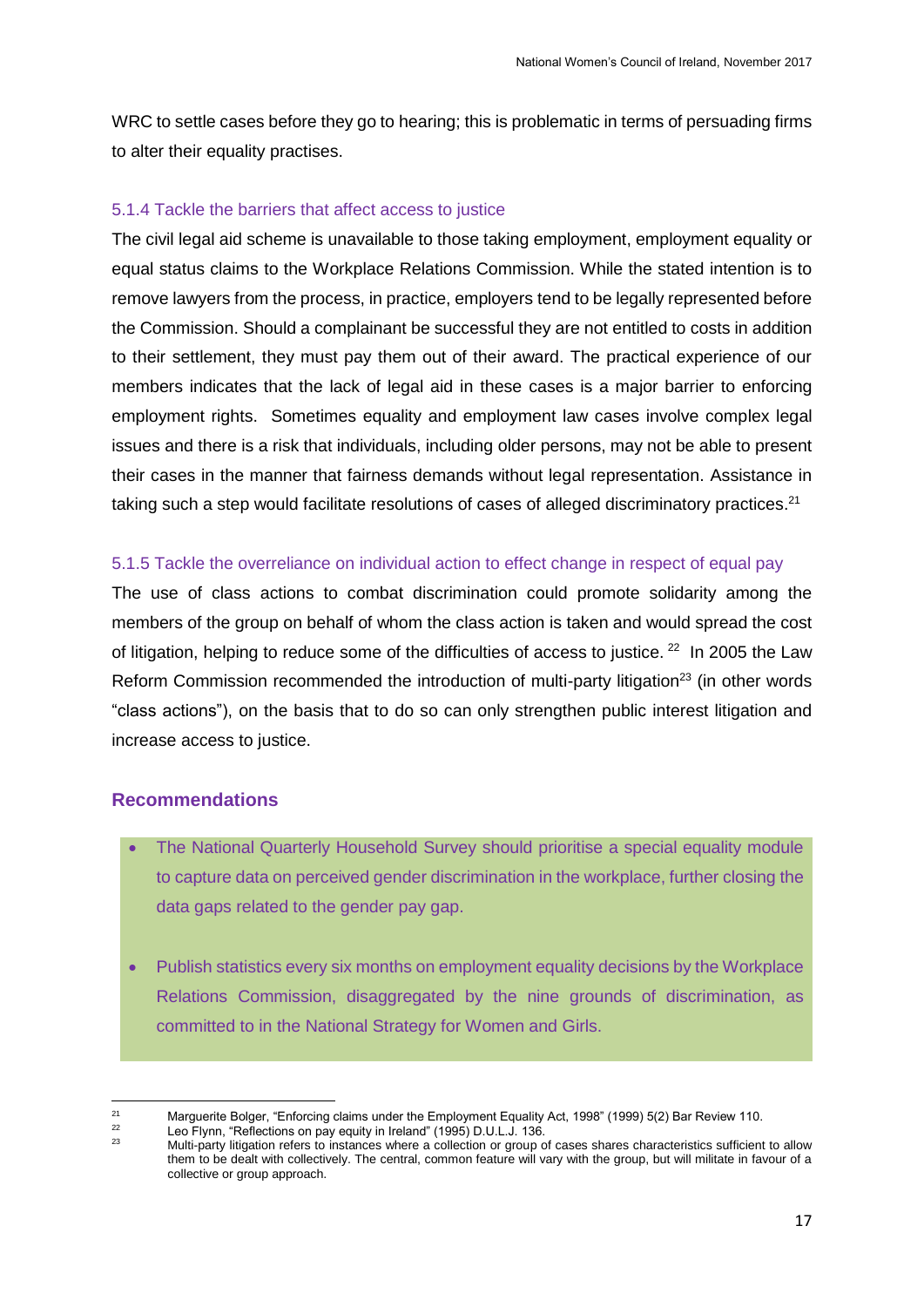- Amend the Equality Act by introducing a new section, to extend the powers of the Workplace Relations Commission to require employers to conduct an equal pay audit, if they find they have discriminated on pay.
- Ensure that hearings before the Workplace Relations Commission are held in public, that cases are not anonymised, and evaluate and revise the stated aim of the WRC to settle cases before they go to hearing.
- The Civil Legal Aid Scheme should be expanded and supported to provide free legal representation to women taking claims under employment equality and equal status legislation.
- Investigate whether provision should be made under our equal pay laws for representative legal actions.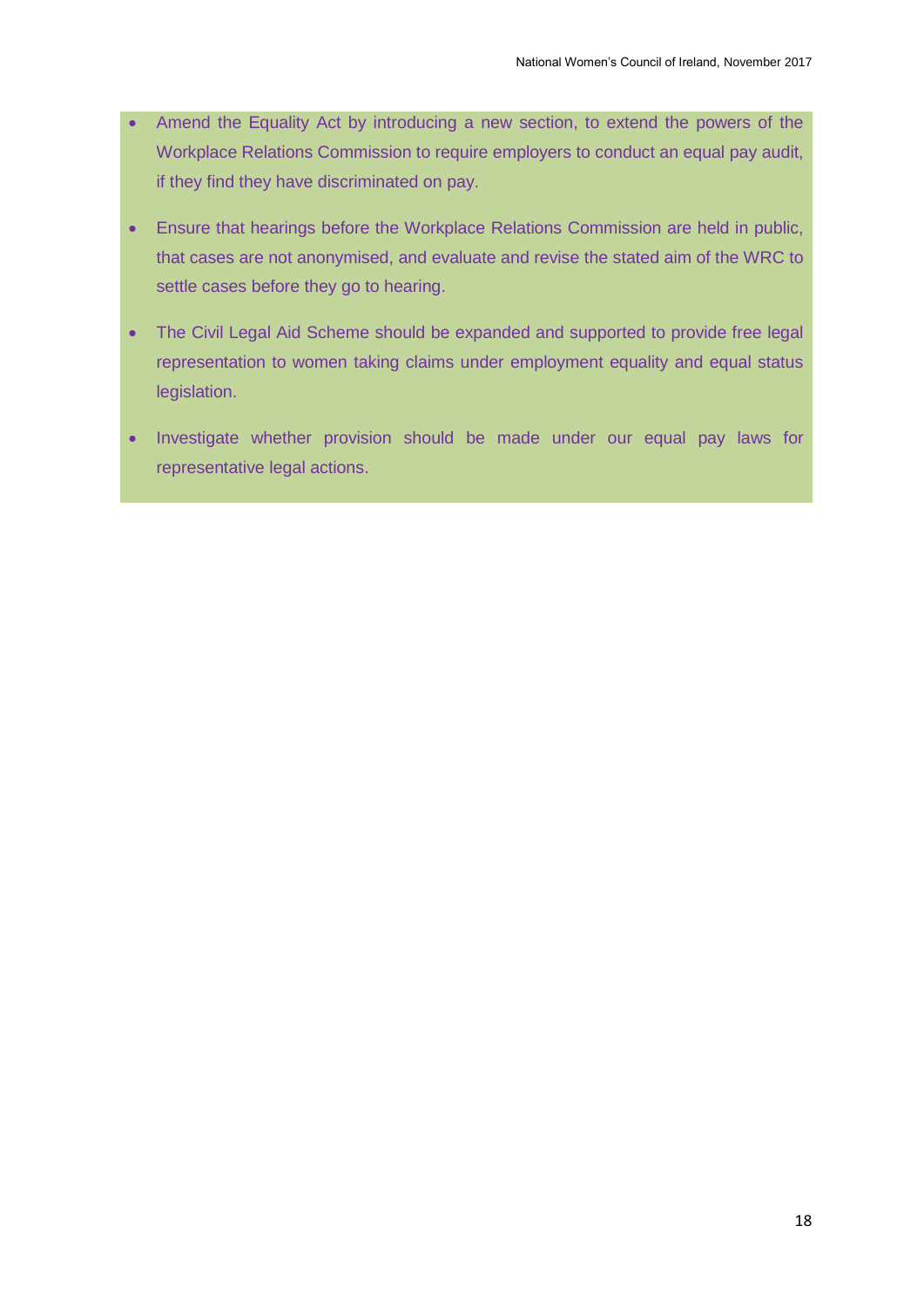# **5.2 Pay Transparency**

Transparency around pay will help remove the question of gender-influenced pay. An employer may be unaware that they even have a gender pay gap until they analyse their pay information. Requiring employers to be more open about gender pay differences should bring pressure to bear on them to explain the reasons for those differences and to consider what they can do to eliminate them.

## 5.2.1. Tackle the lack of transparency surrounding wages

It has been estimated that young women's wages are 90% of male earnings but for older cohorts this ratio widens. Women aged between 35 years and 44 years earn 71.5% of men's wages and those in the 55 to 64 years age group have incomes that are only 61.4% of those of men. Arguably it is at the time when women age and have greater resource demands in terms of health, care and other life costs, that the cumulative impact of their interrupted employment patterns becomes most punishing.<sup>24</sup> The Programme for Government includes a commitment to "promote wage transparency by requiring companies of 50 or more to complete a wage survey";<sup>25</sup> reflecting the global trend pointing towards mandatory, public gender pay gap reporting. The UK's new Equality Act regulations require private and voluntary sector employers with 250 or more staff to annually publish details of their gender pay gap figures for 'relevant employees'. This report must be published online for three years. While the UK Regulations are a step in right direction, they are essentially toothless, with no sanctions for non-compliance. Rather employers will only be deterred by the prospect of being 'named and shamed'. It is essential that any adopted legislation must attract strict penalties for noncompliance in addition employers should be obliged, via legislation, to produce pay audits and annual action plans covering all aspects of the pay gap on a mandatory basis.

## 5.2.2. Tackle the hidden discrimination inherent in wage negotiations

Low pay at an early job can affect salary at a later one, because hiring managers often base their offer on previous pay. Even candidates who negotiate and advocate strongly for themselves at the salary phase can wind up with a lower offer than someone who happened to earn more at an earlier position. In practice, workers who get lower offers are often women. Another hidden area includes clauses in contracts that prohibit employees from disclosing their wages.

 $24$ 

<sup>&</sup>lt;sup>24</sup> <http://www.tasc.ie/publications/cherishing-all-equally-2016/> Page 47<br><sup>25</sup> The Lebeur Berty published their Cender Boy Cen Information Bill

<sup>25</sup> The Labour Party published their Gender Pay Gap Information Bill 2017, which seeks to require all employers, both public and private, to regularly publish details of the mean and median incomes of men and women in their workplaces, and will also capture areas such as bonus payments.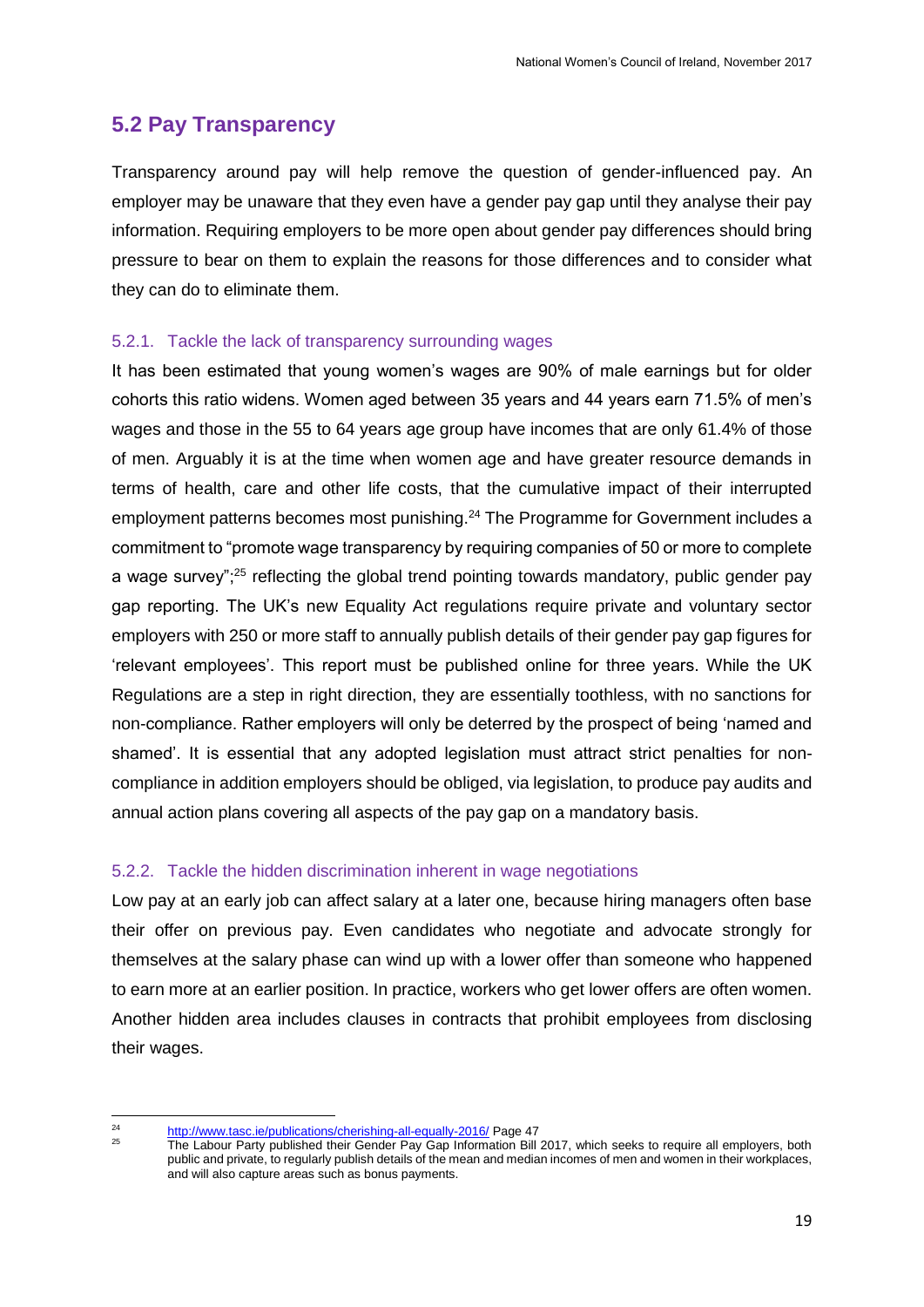## **Recommendations**

Legislate on wage transparency that comes with real penalties for non-compliance.

- This legislation should apply to all employers, both public and private, with a designated number of employees.
- This legislation should apply to all employees within the applicable company, including, full time, part time and contract workers.
- This legislation should require employers to carry out detailed equal pay audits requiring employers to assess where men and women are doing similar work or work of equal value in their organisations and to identify actions to reduce and close the pay gaps. The audit should also include all workers and all payments including bonus payments where we know significant gender gaps exist.
- Employers should be legally required to act on the data that they publish, and not just required to publish it.
- Employers should be legally required to state the minimum remuneration that they are prepared to offer for an advertised role.
- Prohibit employers from asking about salary history.
- Prohibit employers from inserting terms in a contract that prevent their employees from disclosing their wages.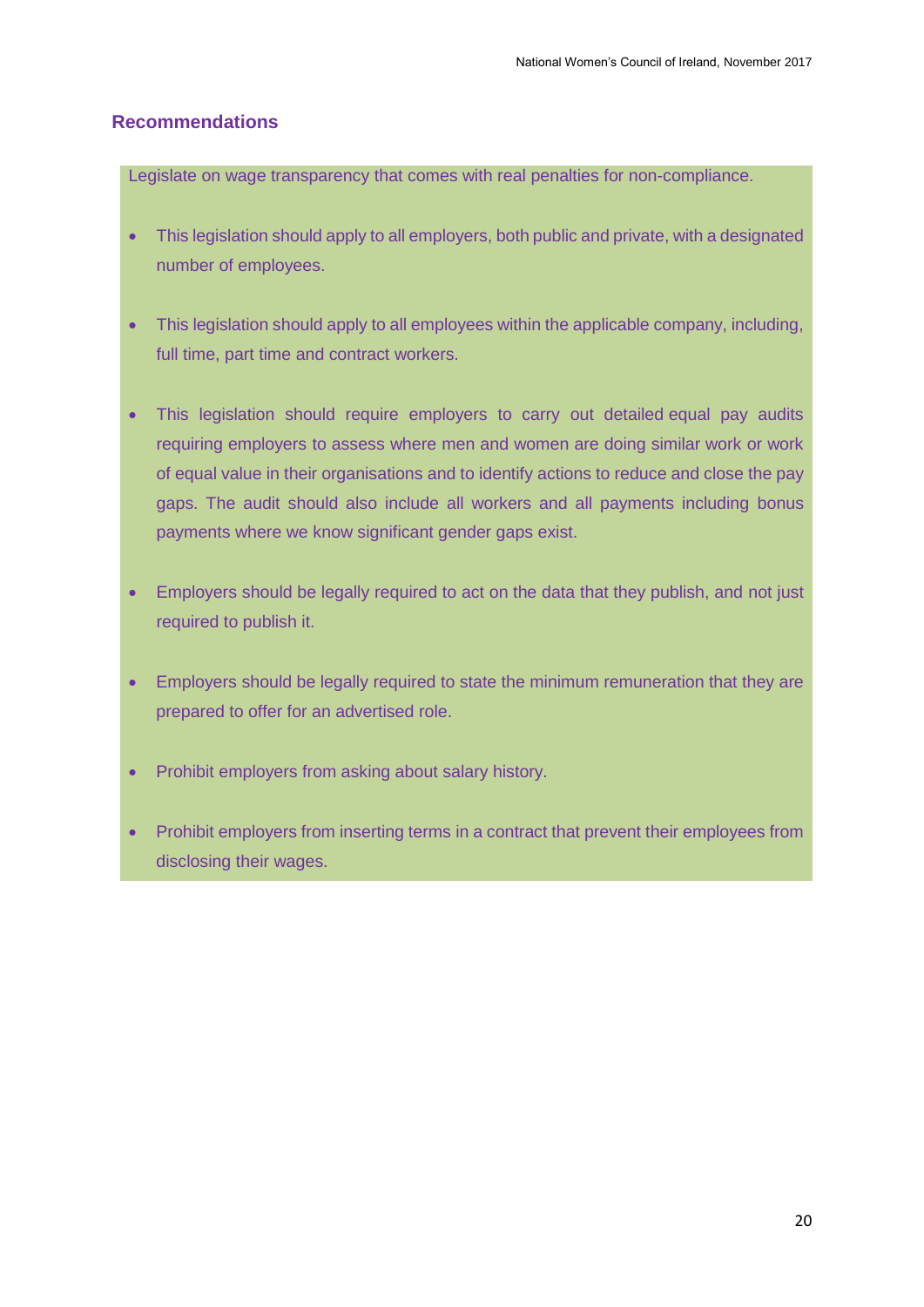# **5.3 Low Pay and Precarious work**

Across the OECD countries, Ireland has the fourth highest proportion of low paid workers after the U.S., Estonia, and South Korea, and the majority of those on low incomes are women. We know from our members and from the available statistics, that low pay particularly affects women. 60% of those on low pay are women and 50% of women earn €20,000 or less per year, according to most recent available figures. Private sectors where women predominate such as hospitality or retail have been at the frontline of aggressive casualisation and job and wage erosion, with low pay compounded by precarious work and non-fixed hour contracts.

Despite women making up 65.8% of the workforce in 2013, women are mostly confined to lower grades such as clerical or staff officer. Public sector wage cuts over the recent period of recession have been found to hit those on lower grades hardest. ESRI research found that as women workers predominate in the lower and middle tiers of the public sector, pay cuts and freezes have had a far stronger effect on women than men.<sup>26</sup> Low pay can lead to social and cultural as well as economic exclusion, patterns of churning between 'low and no pay', limited access to mainstream credit, and can create further social pressures on mental and physical health.

## 5.3.1 Tackle low pay

Annual estimates from the OECD show that despite periods of economic boom and crisis the trend for low pay in Ireland has been steadily upwards so that by 2013 one in every five fulltime male employees and almost three in every ten female full-time workers were low paid. Given the already historic and persistent high female low pay rates, the OECD data point towards a notable growth in male low paid employment as the crisis unfolded, however while post crisis trends are still emerging we know male involuntary unemployment is declining, full time job creation has increased at a much faster pace than part time employment and we see slower relative growth in female employment.

Overall average disposable income between men and women declined for both men and women over the crisis. On average in 2014 median male income was €18,327 and median female income was €18,012. The gap between median male and female income was €315; 1.7% of the median female wage, there are some indications this gap is growing, with women's greater proportional risk of low pay and part time work a contributory factor.

<sup>26</sup> 

<sup>26</sup> http://www.nwci.ie/?/news/article/report\_highlights\_urgent\_need\_to\_address\_growing\_income\_inequality\_ between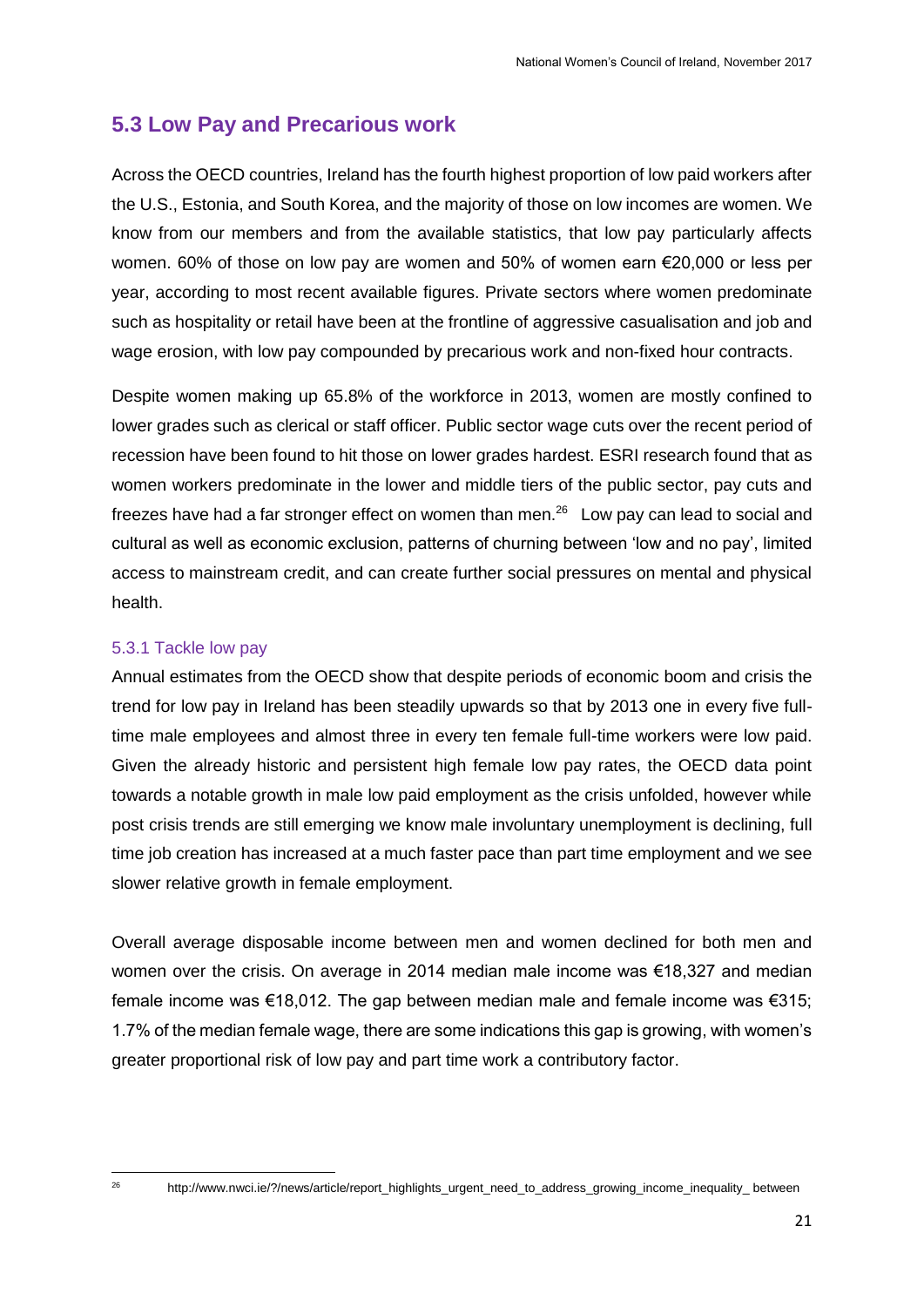While the Low Pay Commission did, in 2016, commission a report on women and minimum income, by and large the gendered dimensions of labour market segregation, wage levels and job security are not sufficiently considered in government budgets, policies or programmes. Each of these are critical factors in addressing the gender pension gap in Ireland. It is not clear to what degree the preponderance of low pay and low hours for women contributed to the growth of the gender pay gap in Ireland over the last four years. Therefore minimum wage policy should seek to addressing the differential between percentage of low paid men and low paid women and decreasing the gender pay gap. Specific indicators and targets should be developed and monitored.

## 5.3.2. Tackle the Minimum Wage / living wage

Due to women's predominance in low paid employment, the introduction of the minimum wage historically represented one of the few measures to significantly narrow the gender pay gap. It remains critical as a means of protecting the most vulnerable workers from in-work poverty, putting money into circulation in the local economy and reducing wage inequality between women and men. Research indicates that women are more likely to account for a significant majority of those benefitting from positive wage increases to the minimum wage. We therefore advocate for continued incremental increases in the statutory minimum wage $27$  and the promotion of the 'Living Wage', set for 2017 at €11.70.<sup>28</sup>

Payment of a living wage to workers improves social and economic wellbeing and reduces pressure on social transfers such as the Working Family Payment (formerly the Family Income Supplement). An emerging group who do not enjoy the benefit of minimum wage protection are some sectors of self-employed, including many piece-rate workers, child care workers, caterers, cleaners etc. Again, the majority of workers in these sectors are women. In such instances contracts should be regulated to ensure at least minimum wage or sectoral wage outcomes.

#### 5.3.3 Tackle precarious work

The association between low pay and those on temporary contracts of employment is statistically significant in the Irish data, and a reason for some of the concerns regarding the growing precarity of work for employees with certain characteristics and in certain sectors of

 $27$ 

In line with the Programme for a Partnership Government commitment, work under Action 1.14 of the National Strategy for Women and Girls 2017- 2020 will "aim to increase the minimum wage to €10.50 per hour over the next five years, relying on the recommendations from the Low Pay Commission on the level of adjustment each year"

<sup>28</sup> The Vincentian Partnership make it clear that this calculation is for a single adult working full time with no childcare costs and also provide a series of weekly or monthly calculations for different household types.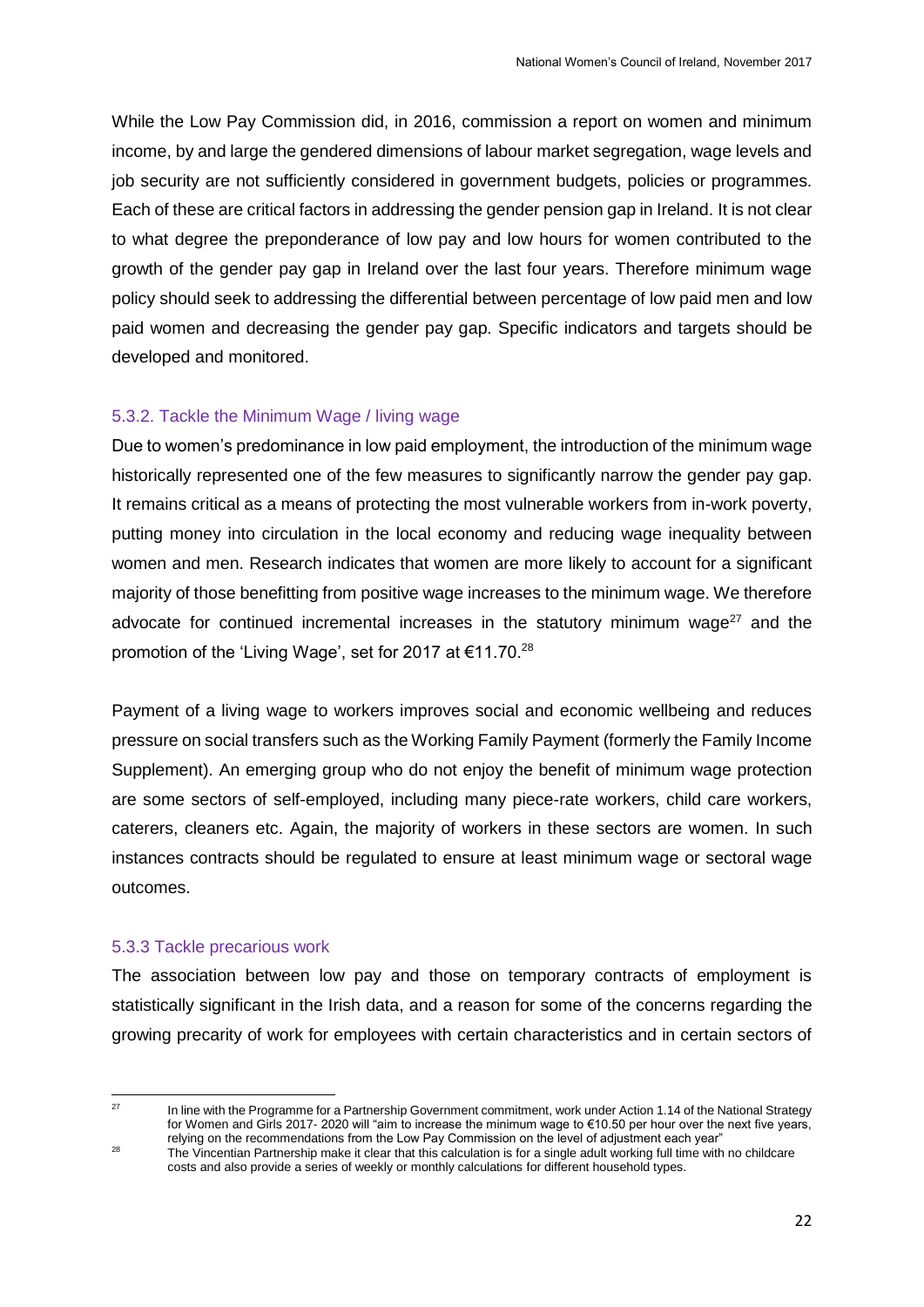the labour market.<sup>29</sup> Sectors where women predominate such as hospitality or retail have been at the frontline of aggressive casualization and job and wage erosion, with low pay compounded by precarious work and non-fixed hour contracts. OECD (2014b) data for Ireland point towards employees in precarious or 'non-regular' employment as being young (less than 25 years), working in low skilled occupations and more likely to be female and have low completed education levels. Precarious schedules and income can make it difficult to plan care, limit educational opportunities and participation, inhibit spending and reduce access to credit. In their 2014 Employment Outlook the OECD noted 12 concerns regarding increasing labour market segmentation and evidence of limited progression from temporary to permanent contracts of employment.

Although precarity is not unusual to labour markets at the outset of an economic recovery, there are justifiable concerns that it may persist, become structural and become the norm for more employees, particularly women. Action 1.15 of the National Strategy for Women and Girls 2017-2020 makes provision to "bring forward legislation in response to problems caused by the increased casualization of work and to strengthen the regulation of precarious work (among men and women)." The progression of legislation through the Houses of the Oireachtas aimed at addressing problems caused by the increased casualization of work and to strengthen the regulation of precarious work are to be warmly welcomed. The creeping erosion of wages and hours not only hurts women workers, it also damages the wider economy, putting pressure on social protection supplements that keep working families out of poverty and reducing spending in local communities.

## **Recommendations**

- Increase the minimum wage to  $\epsilon$ 10.50 per hour in the short term, and move towards aligning the minimum wage with the living wage in the medium term (currently  $€11.70$ ) per hour).
- Ensure minimum wage is paid in all productive work experience placements and extended to core groups traditionally excluded from coverage.
- Expedite through the Oireachtas legislation in response to problems caused by the increased casualization of work and to strengthen the regulation of precarious work

<sup>29</sup> 

<sup>29</sup> A detailed analysis of this area, including extensive referencing of the supporting expert analysis, is presented in NWCI's submission to the low pay commission on women and low pay (11 March 2016). See http://www.nwci.ie/images/uploads/NWCI\_Low\_Pay\_Commission\_Submission\_Final\_NWCI\_March2016.pdf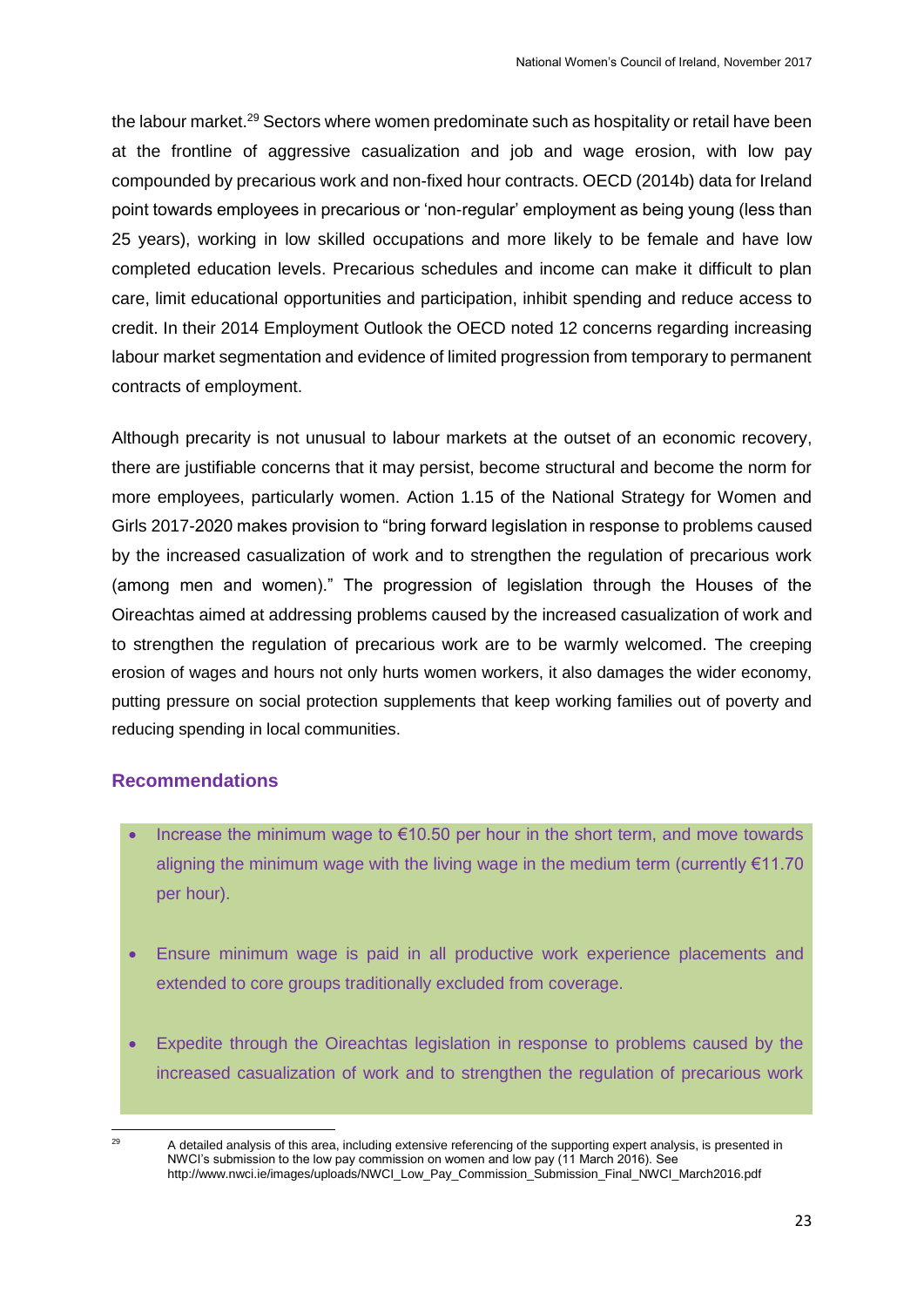(among men and women), as committed to in the National Strategy for women and Girls 2017-2020.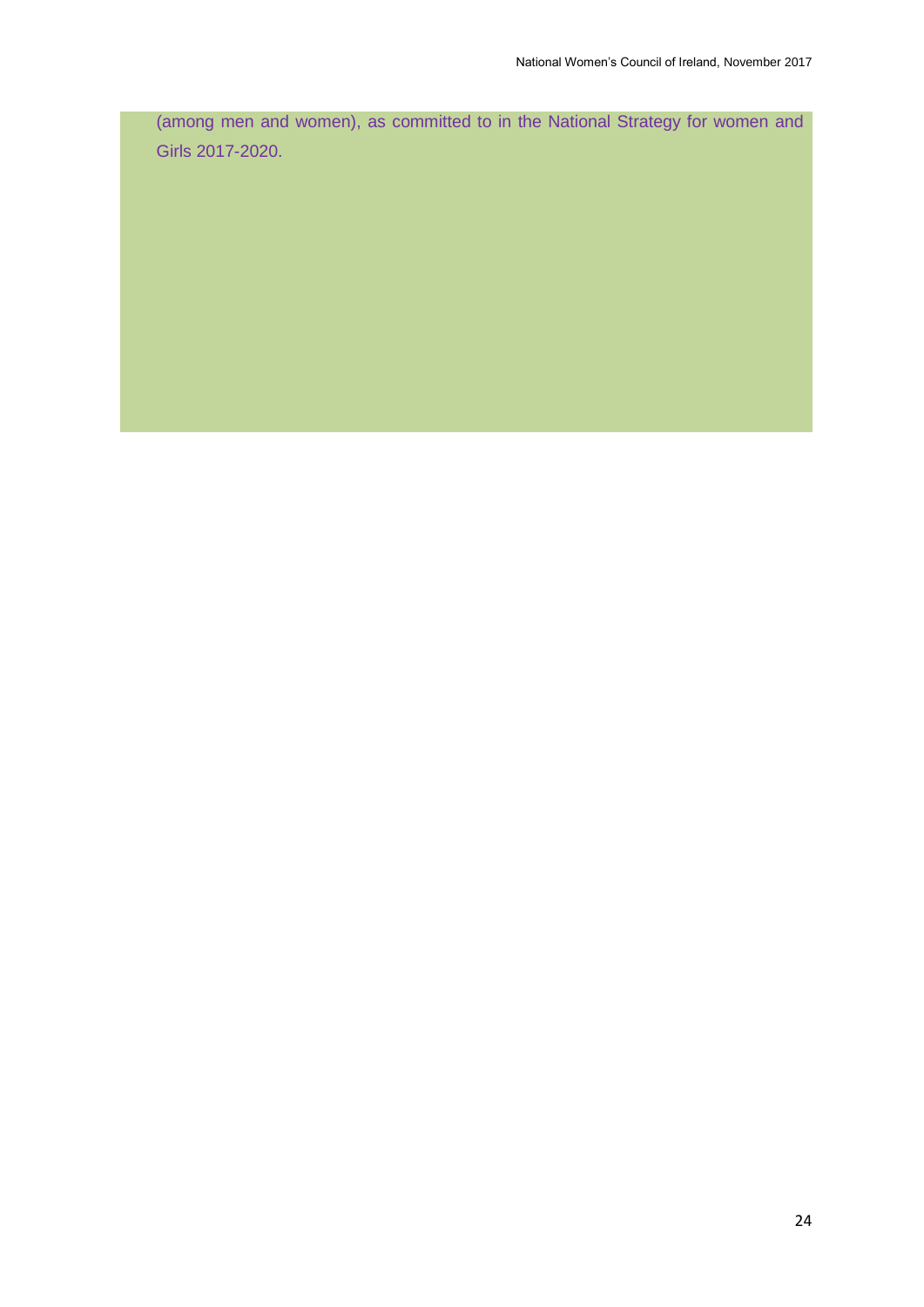# **5.4 Occupational Segregation**

Female-dominated occupations tend to pay less, often much less, than male-dominated occupations. The four lowest paid sectors - accommodation and food, admin, wholesale and retail and arts are all areas where women employees predominate. However, the issue is more complex because even in traditionally poorly paid sectors, men still receive higher remuneration. For example, Arts is among one of the four lowest paid sectors in Ireland, however, a recent survey of almost 200 organisations receiving Arts Council funding found recognition and resourcing was much lower for women in the arts than it was for men. This is compounded by the fact that low pay tends to follow where women work. Where men come into traditionally feminised sectors, the pay tends to go up; where women move into sectors where they have not been before the pay tends to go down.  $30$ 

## 5.4.1 Tackle gender segregation educational and career development

Even though women are now substantially more educated than men the gender pay gap persists.<sup>31</sup> Part of the problem lies in what women study, which plays a large role in where they work later on. While young women in OECD countries now, on average, obtain more years of schooling than young men, girls are much less likely to study in the science, technology, engineering and mathematic fields. (2017 OECD) Young girls and young women do not make choices about what to study and where to work in a vacuum. They make them under the influence of peers, family members and adults who tell them, through words and actions, the subjects and careers that are acceptable for them to choose — and these influences inevitably inform their later decisions on careers. Work needs to begin with early years and continue through school.

The National Strategy for Women and Girls 2017-2020 includes a set of actions to tackle the gender imbalance in STEM education and careers, and increase female participation in apprenticeships. These actions are to be commended. Further is the commitment to require higher education institutions to have Athena SWAN gender-equality accreditation in order to be eligible for research funding from Science Foundation Ireland, the Irish Research Council

 $30<sup>2</sup>$ 

<sup>30</sup> According to a 2009 study published in the academic journal Social Forces that looked at 50 years' worth of U.S. Census Bureau income data, when a substantial number of women move into a field, as has happened in biology and design, the average wage drops for everyone in that field, men included. The opposite can be true, too. In the early days of computer science, when programming was considered a monotonous, low-level task akin to typing or filing, there were more women in the field, and the pay was much lower. Now that we think about it as a way to design the technological future, more men are entering computer science, and the pay has risen.

<sup>31</sup> Educational attainment rates for women have risen significantly since 2007 and continue to be higher than they are for men. In 2016, 82.9% of women aged 25-64 had completed at least upper secondary education compared to 71.2% in 2007 (the comparable rates for men are 64.6% in 2007 and 76.9% in 2016). 58.4% of women aged 30-34 had successfully completed tertiary education compared to 48.9% in 2007 (the comparable rates for men are 38.7% in 2007 and 46.4% in 2016).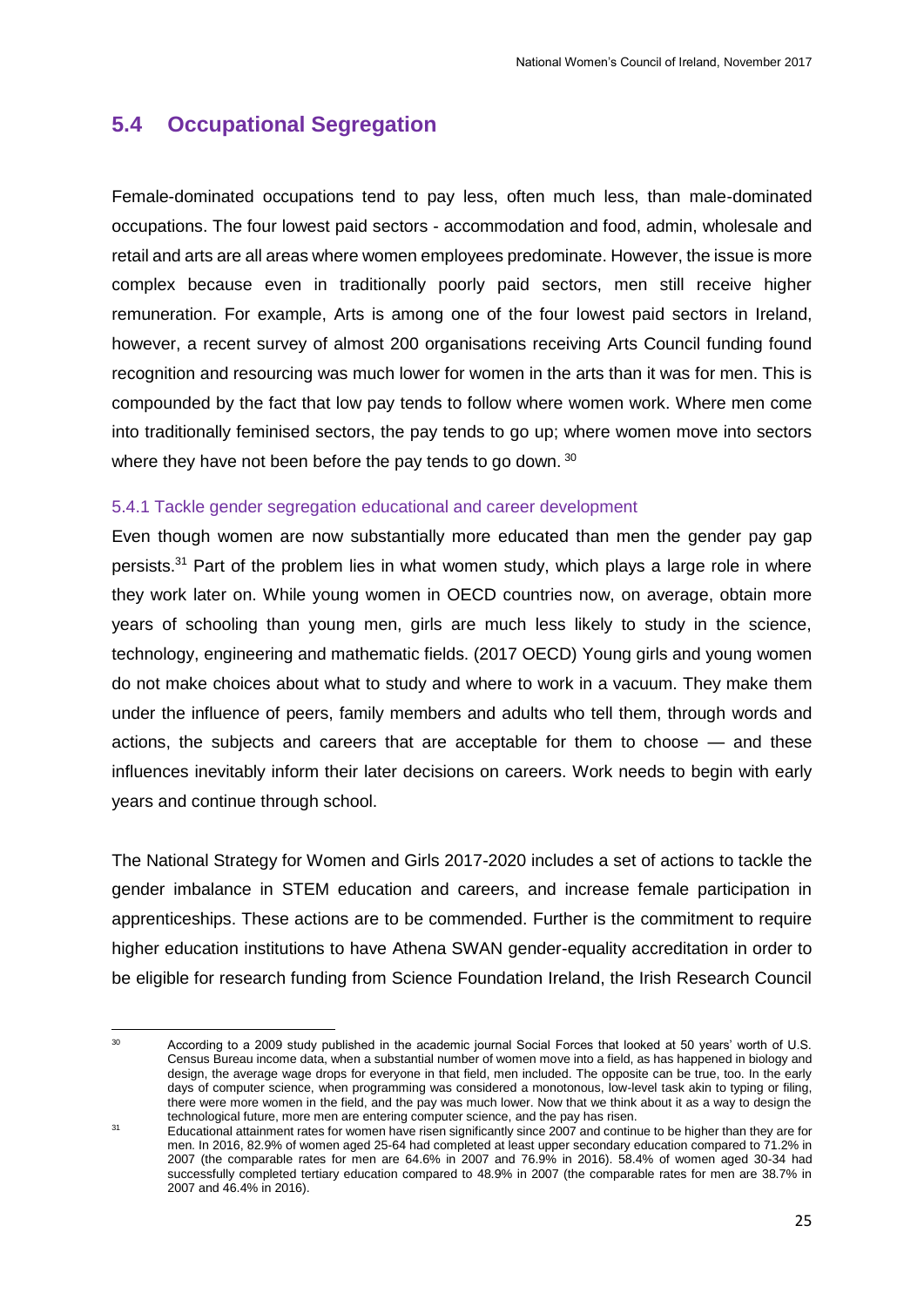and the Health Research Board. As well as those commitments designed to address gender stereotypes that, from the youngest age, limit women's and girls' educational and occupational opportunities.

#### 5.4.2 Tackle occupational segregation otherwise known as career clustering

EC (2013) find the under-/overrepresentation of women and men (horizontal segregation) in Ireland is more pronounced regarding both 'sectors' and 'occupations' than in the EU- 27. The extent of sectoral gender segregation in Ireland is slightly above the EU-27 level with women in Ireland are more likely to be found in gender typical sectors than on EU-27 average. The extent of occupational gender segregation (OGS) in Ireland is also higher than the overall OGS of the EU-27 meaning women in Ireland are more likely to be found in gender typical occupations than on EU-27 average. 65.7% of Irish men and 53.0% of Irish women are working in their respective top-5 favourite sectors with women tend to be bunched into a narrow range (six) of occupation types which are lower paid including clerical roles; sales; health; personal services; childcare; and education. These deeply embedded occupational stereotypes are socially constructed through education and market processes at a very early age and cause women to end up on lower pay without reaching their full potential.

Segregation is very obvious in hours worked with women far more likely to work part time than men and even more likely to be 'voluntarily' working part time than men. While much of Irish female part time employment is described as 'voluntary' there is little choice in the context of restricted availability and affordability of care (child and elder). The rate of Irish women working part-time (34.9%) is above the EU-27 average (32.1%). Also, the average weekly part-time working hours by women (18.8 hours) are below EU-27 average (20.2 hours). Comparative data indicate that the proportion working part-time because they could not find full-time work is higher in Ireland (41.4%) than in the EU (28.9% in EU15 and 29.6% in EU283) (Eurostat, 2015a). While childcare is the dominant factor determining the likelihood of part-time work associated factors include limited transport and location of childcare facilities restrict women to local labour markets school time working hours. However other structural issues include occupational segregation, social welfare and tax treatment of secondary earnings, culture and lack of sharing of care, emotional work and household work.

#### 5.4.3 Tackle the under-valuation of work areas

When we look at the types of work that are female dominated, low paid and undervalued, they are centred on work that has traditionally been considered as the responsibility of women inside and outside of the home – caring roles, nursing, teaching, cleaning, clerical and secretarial. The skills required in these professions are not recognised to the same extent as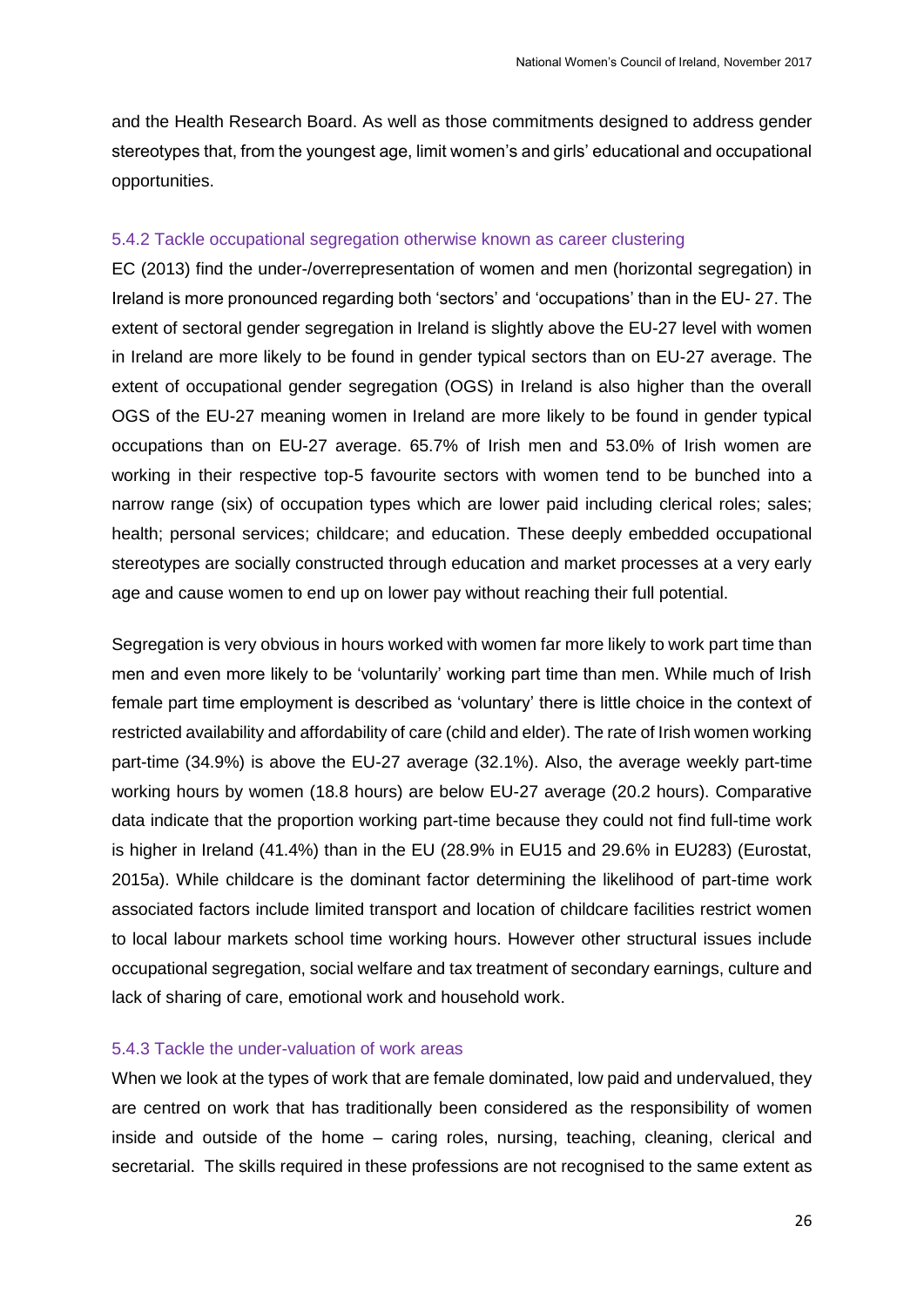male centred roles and professions and therefore no valued through pay.<sup>32</sup> Even where the skills are recognised, there is a long tradition of not giving a high value to those skills. Pay and grading systems are still likely to be based on male skills models which may in fact perpetuate the pay gap. It is also often assumed that women's skills are "natural" and this tends to underlie their low valuation.

#### *An example of the childcare sector*

The sector is dominated by women,<sup>33</sup> and is traditionally low-paid despite the high degree of responsibility and educational attainment  $(37\%$  at graduate level<sup>34</sup>). The OECD has consistently stated the belief that gender imbalance within this profession is seen to reflect deeply-held cultural beliefs about child-rearing and the roles of women and men in society. In July 2017, the Joint Committee on Children and Youth Affairs, published a 'Report on the Working Conditions of the Early Years Education and Care Sector 2017'. They commented that the years of experience and qualifications count for little in terms of pay, working conditions, and respect. NWCI endorses the recommendations adopted in the official report.<sup>35</sup> The responsibility for pay and conditions needs to be clearly taken on by the state and a sustainable pay structure needs to be adopted. This is a major strategic challenge as the sector's ability to deliver a quality publicly model of childcare dependant on a qualified professional workforce.

## **Recommendations**

- Education based initiatives to tackle gender stereotyping in subject choices in secondary schools to include training and support for career guidance teachers
- Innovative programmes to encourage girls into STEM, as committed to in the National Strategy for Women and Girls.
- Initiate roll out of an agreed national salary scale for the childcare workforce to recognise qualifications and professionalization.

 $32$ <sup>32</sup> Joint Committee on Children and Youth Affairs July 2017 Report on the Working Conditions of the Early Years Education and Care Sector 2017

<sup>&</sup>lt;sup>33</sup> The Early Years Sector Profile 2016-2017 (Pobal 2016)<sup>34</sup>

Joint Committee on Children and Youth Affairs July 2017 Report on the Working Conditions of the Early Years Education and Care Sector 2017

<sup>35</sup> [http://www.impact.ie/wpcontent/uploads/2017/07/Report\\_on\\_Working\\_Conditions\\_of\\_the\\_Early\\_Years\\_Ed](http://www.impact.ie/wpcontent/uploads/2017/07/Report_on_Working_Conditions_of_the_Early_Years_Ed) ucation\_and\_Care\_Sector\_2017.pdf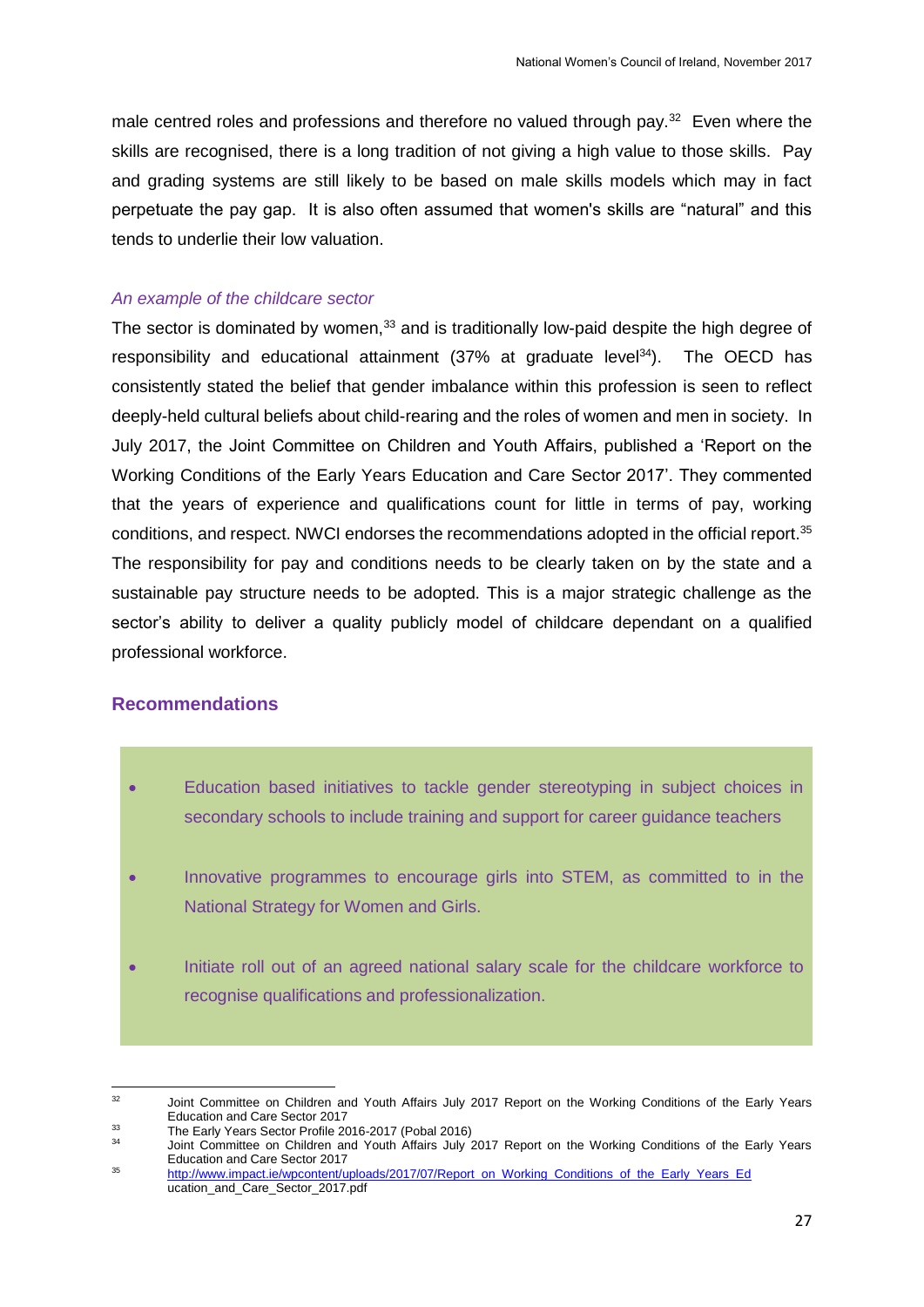• Implement the recommendations of the Joint Committee on Children and Youth Affairs, 'Report on the Working Conditions of the Early Years Education and Care Sector 2017'.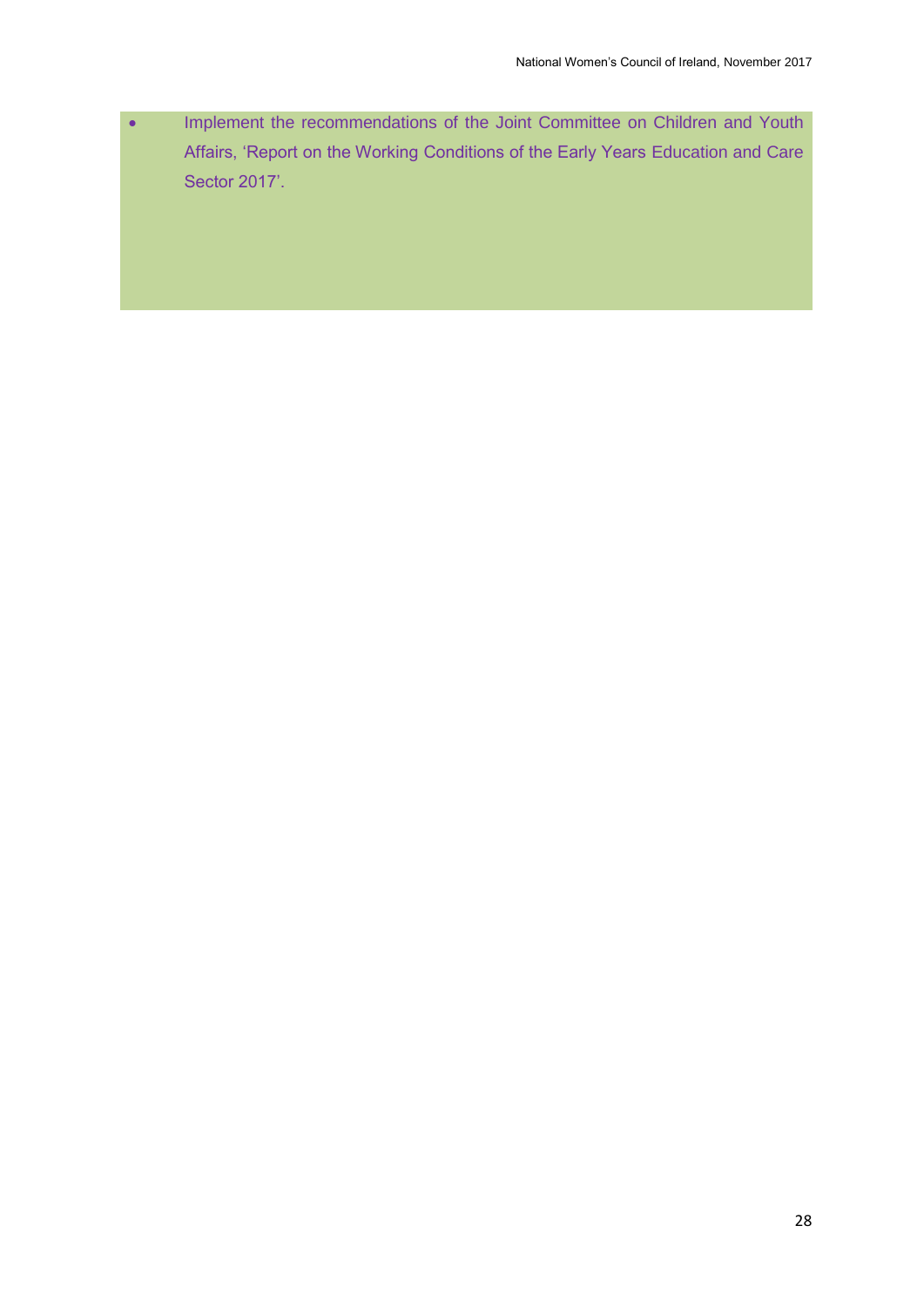## **5.5 The Unequal Distribution of Care Work**

Women's labour force participation rates have moved closer to men's rates over the past few decades, but in every OECD country women are still less likely than men to engage in paid work, with the last Census revealing that women provided around two-thirds (66.1%) of all care hours in Ireland. However, in Irish society, the dominant approach is to value paid employment and to treat unpaid informal care work as some form of private choice, and although care work is essential to the common good and performs vital social and economic functions, it is neither prioritised nor sufficiently supported.

#### 5.5.1 Tackle the lack of support attributed to carers

The State has been remarkably hesitant to create any new space for protecting the important work of informal unpaid caring. One example of the failure of the social security system to recognise care work is the manner in which a person is deemed to be a new entrant if they have not contributed to the social insurance system for the previous two years. Those that may wish to combine care work with part-time waged work find that they are not eligible for social welfare payments (i.e. Jobseekers Allowance), are not registered as unemployed and are, therefore, discriminated against in terms of welfare income and opportunities to participate in training programmes.

Time spent caring should be recognised and credited, both for people currently in the workforce and those who are now of retirement age who have spent a large portion of their lives caring. The National Pensions Framework made a commitment to replace the Homemakers' disregard with credits for new pensioners, but there is yet to be official confirmation of when this will happen. A provision in the Constitution recognising the value of care work in a gender neutral manner would be a useful symbolic statement. However any serious attempt to improve the lot of carers in Ireland must include enforceable constitutional socio-economic rights.

#### 5.5.2 Tackle the lack of investment in care infrastructure

Childcare remains the single most significant barrier to women's equal participation to men in all aspects of society, including employment. The arrival of children means that a woman typically has nine years less experience than a father with identical qualifications and expertise by the age of 47 years. The absence of adequate childcare provisions makes it difficult for many women to access full-time employment or training. In many cases the cost of childcare does not justify employment. Take up of part-time and full-time employment by women is directly linked to the lack of affordable and quality childcare.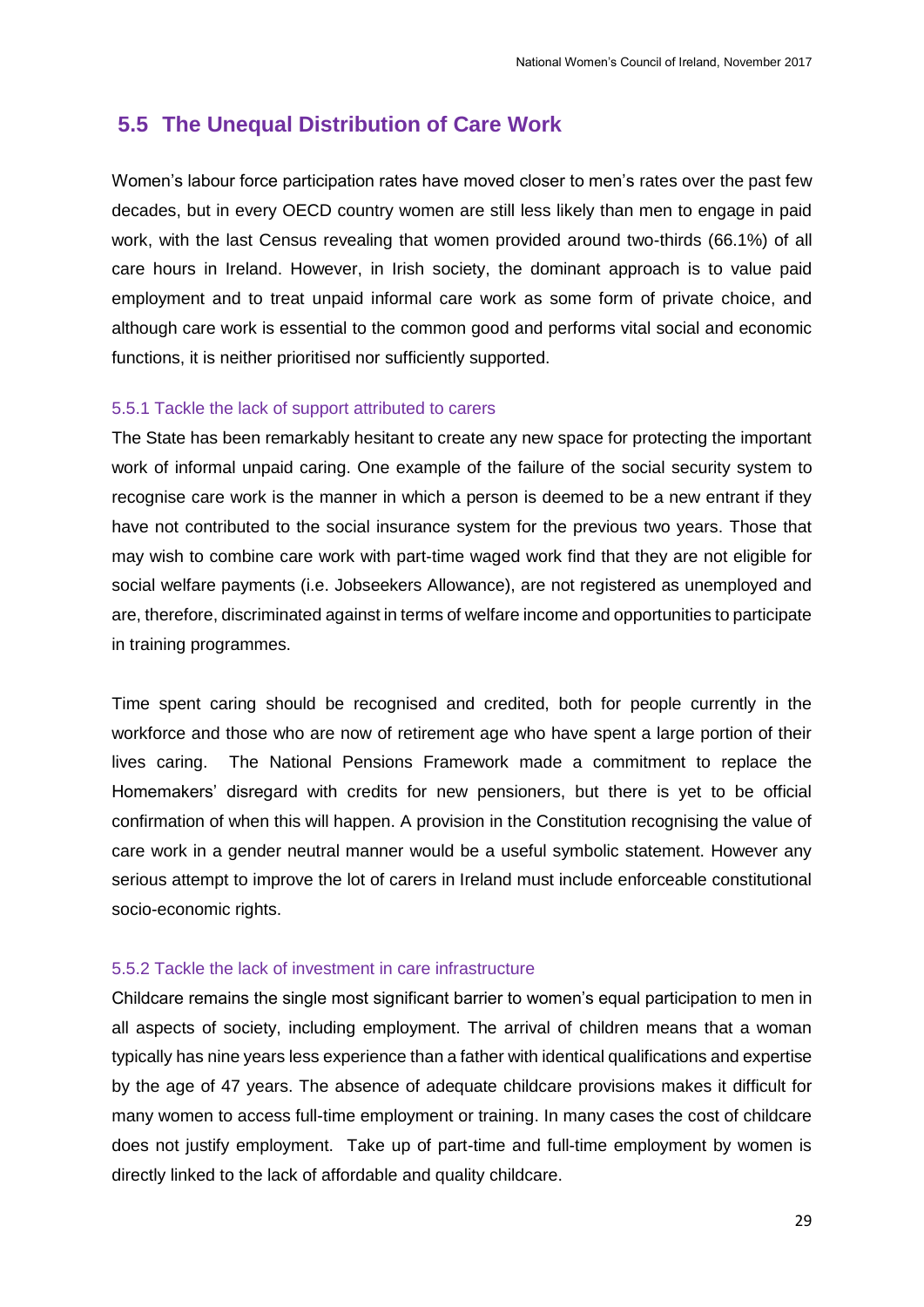The provision of high quality affordable early years and childcare for out of school hours is key to closing the gender pay gap. In 2004 NWCI recommended a model of publicly funded childcare. The model includes subsidisation of early years and afterschool, capped fees and accompanied by a parallel system of paid maternity, paternity and parental leave. Budget 2017 was a landmark budget with the introduction of the Affordable Childcare Scheme, which saw the first step to achieving publicly subsidised universal childcare in Ireland. Sustained investment is now required in order to fully realise this goal and ensure that all children, parents and the childcare workforce can experience a high quality model of childcare on par with most other European countries.

## 5.5.3 Tackle the disproportionate responsibility for childcare that is placed on women

Providing equal support to men and women for looking after children, as well as other forms of unpaid caring roles, is one of the most effective policy levers in reducing the gender pay gap. A decent period of paid paternity leave would allow more fathers to care for their young children and push this out of the domain of 'women's work' for good.<sup>36</sup> The 2016 introduction of paternity leave was an important step in recognising the role of the fathers and the need to achieve a greater distribution of care between women and men.<sup>37</sup> Ireland is an outlier in the EU by not providing paid parental leave which makes it very difficult for most parents to avail of it for any lengthy period.<sup>38</sup>

## 5.5.4 Tackle the lack of support for women returning back to work

Many women who have left the labour market due to caring responsibilities, or for other reasons, may need or want to return to paid employment. In all cases, the skills and experience of this group of women is to the benefit of Irish society. The Government should therefore invest in supporting their smooth return to the labour market as a matter of urgency. Activation policies that ignore the costs of returning to work and/or women's care responsibilities will remain ineffective. In addition, horizontal employment segregation accounts for at least some of the gendered experience of low pay in Ireland. Gender targets have to be developed for all

<sup>36</sup> National Strategy for Women and Girls 2017-2020 to 1.2 Publish proposals for the implementation of the commitment in the Programme for a Partnership Government to expand paid leave in the first year of a child's life by end-2017 and legislate for them as soon as possible thereafter.

<sup>&</sup>lt;sup>37</sup> New dads can take two weeks' paternity leave in one continuous block any time in the 26 weeks following baby's birth or adoption. Paternity benefit is €235 a week. During its first three months, 5,013 paternity benefit claims were awarded — yet, in that period, 14,740 babies were born. The Department of Social Protection says the figure doesn't account for fathers taking their leave up to six months after their child is born. However, the 29% take up should be closely monitored. In Sweden and Norway, where the take up rate us at 80%, paternity benefit is full pay. Here it's reduced pay unless your employer tops it up.

<sup>&</sup>lt;sup>38</sup> National Strategy for Women and Girls 2017-2020 to 1.2 Publish proposals for the implementation of the commitment in the Programme for a Partnership Government to expand paid leave in the first year of a child's life by end-2017 and legislate for them as soon as possible thereafter.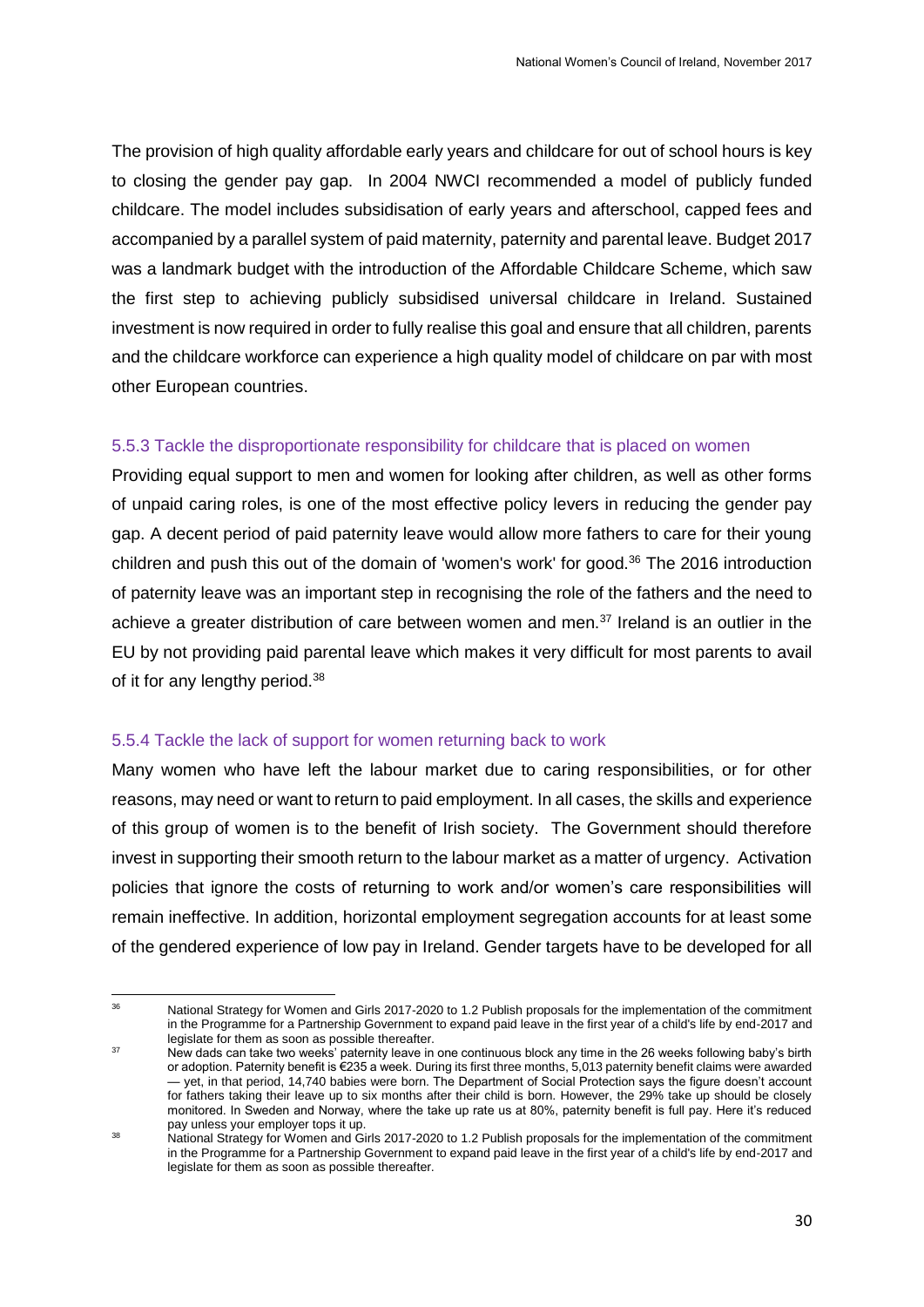apprenticeship and trainee programmes alongside targeted recruitment campaigns to ensure maximum take-up by women.<sup>39</sup>

#### 5.5.5 Tackle the issues associated with flexible working

Moving to a culture where flexibility is the norm and employees are judged on outcomes rather than presenteeism lies at the heart of addressing the gender pay gap. Flexible working conditions should not be conflated with what has been referred to as 'flex-insecurity' or precarious, non-fixed hour contracts. Flexibility should not mean insecurity. Nor does it mean part-time work but includes for example jobs shares, late starts, early finishes, and working from home. The advantage of flexible working is that it can benefit all employees, men and women, as well as employers. However, flexible hours and flexible working arrangements are generally at the discretion of individual employers and are not governed by specific legislation. So while the right to request flexible working has been extended to all employees with at least 26 weeks' service from 30th June 2014, employers are only required to consider requests and deal with applications in a 'reasonable manner'.

## **Recommendations**

- Gender equality targets to be established for apprenticeship and trainee programmes and targeted recruitment campaigns to ensure maximum take-up by women.
- Increased investment in the Affordable Childcare Scheme to ensure that childcare becomes affordable and accessible for all parents and is of a high quality. In addition services should be resourced sufficiently, particularly community based services so as to ensure that they have the capacity to both meet the requirements of the scheme and provide a high quality service.
- Identify a model for future capping of childcare fees.
- Extend paternity leave to 1 month.
- Introduce 6 months paid parental leave and benefit to commence after maternity leave, on a phased basis so that parents can have greater choices in the first year of a child's life.

 $20$ National Strategy for Women and Girls 2017-2020 to 1.3 Promote initiatives to support women returning to work from maternity leave.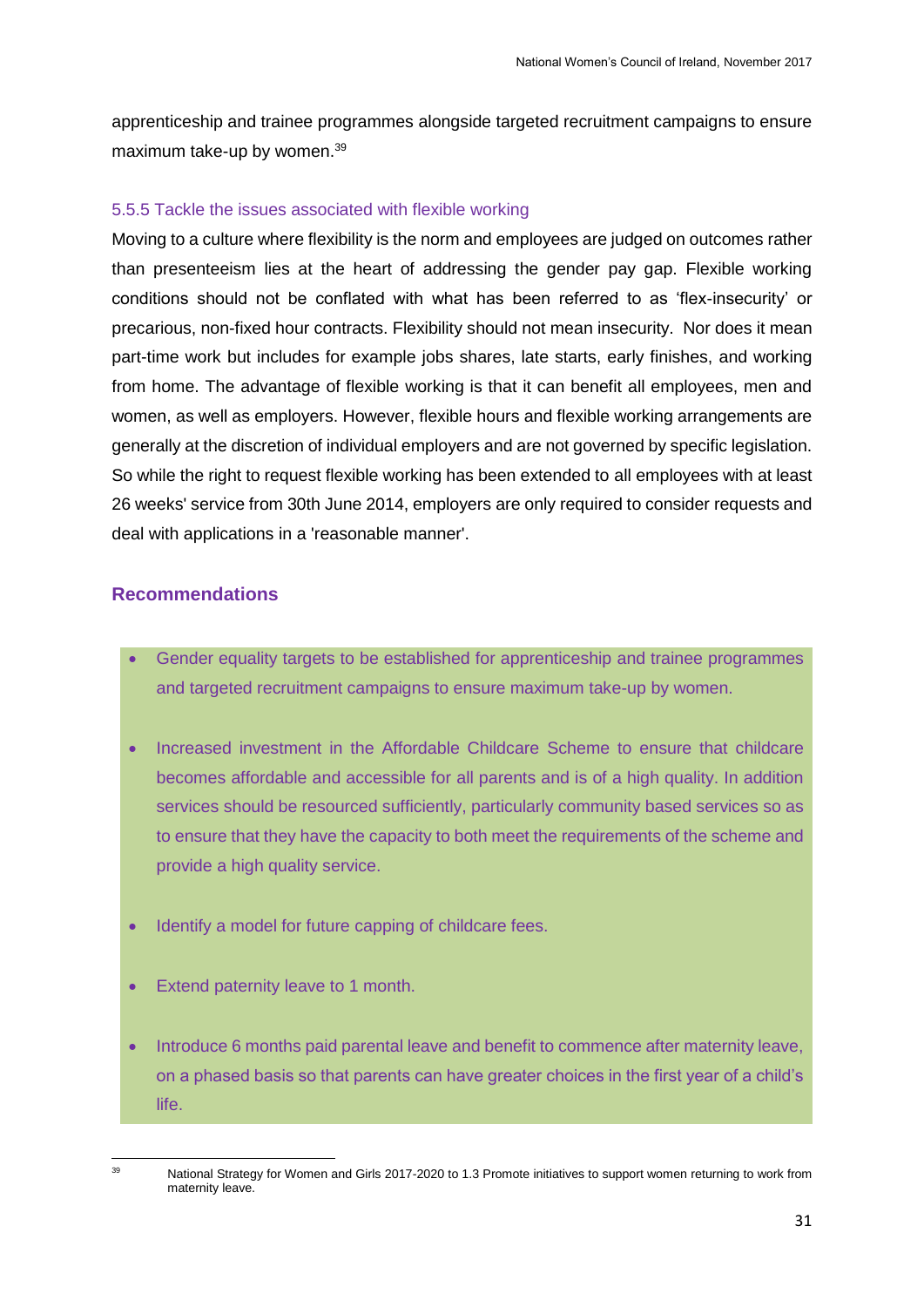- Establish statutory flexible working policies in all types of employment with all employees having an enforceable right to such an option. This would have the effect of making family-friendly options integral to all workplaces, thus transforming the culture of work fundamentally.
- Time spent caring should be recognised and PRSI credited both for people currently in the workforce and those who are now of retirement age who have spent a large portion of their lives caring.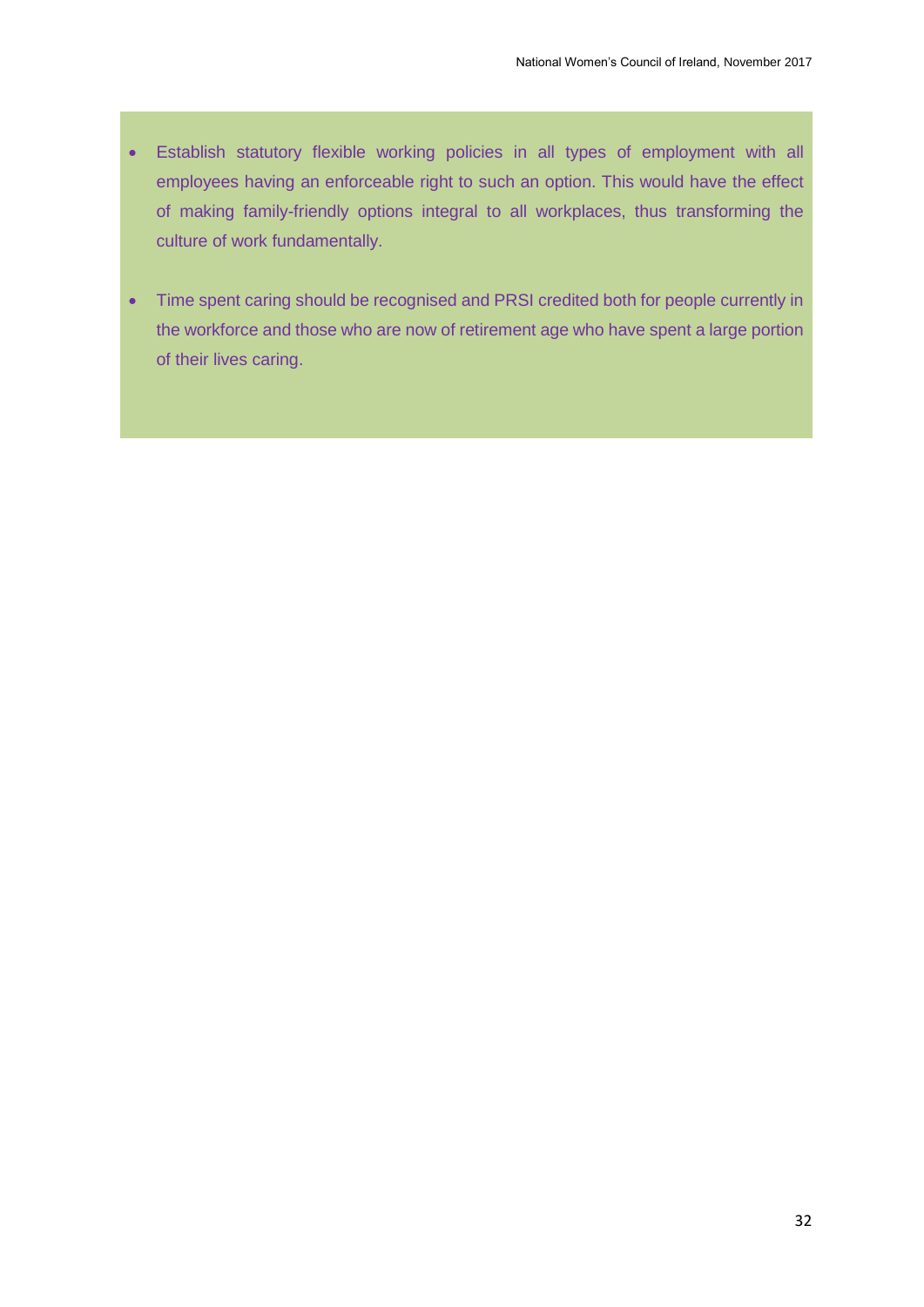# **5.6 Women in Senior and Leadership Positions**

The prevalence of the glass ceiling – by which is meant, according to the Glass Ceiling Commission 1996, the 'invisible, artificial barriers that prevent qualified individuals from advancing within their organisation and reaching full potential', results in significant the absence of women in senior management both in Ireland. For many, the glass ceiling or its equivalent continues to prevent educated, qualified and experienced women from reaching their goals. The gender pay gap is a consequence of women not exceling to senior decisionmaking roles in the workforce and progressing in their careers. A higher proportion of men in management and senior leadership roles is a key factor in gender pay disparity. The underrepresentation of women in senior leadership extends to many sectors in Ireland including business, higher education, the media and on company boards. Women are still dramatically underrepresented in the higher echelons of both business and public sector organisations.

In business, women comprise 14% of CEOs or Head of Operations in companies in Ireland.<sup>40</sup> Women represent just 16% of corporate board members in Ireland. In higher education, only 29% of the highest-paid non-academic staff in the universities, and only 17% in the institutes of technology, are women. Just 7% of surgeons in Ireland are women. Less than a quarter of voices on news and current affairs broadcasting are women according to NWCI's 2015 *Hearing Women's Voices report.<sup>41</sup>* In politics, women comprise just 22% of members of Dáil Éireann.

## 5.6.1 Tackle the pipeline

NWCI believes that organisations in the private and public sector can create effective leadership pipelines for women by creating family-friendly work environments, identifying training against unconscious gender biases and proactively supporting women's professional development.<sup>42</sup> The National Strategy for Women and Girls includes a commitment to create a package of measures to increase women's representation in senior management positions. NWCI advocates that the Government should ensure that this package includes recommendations and supports for companies and organisations to establish and maintain a family-friendly work environment, incorporate gender sensitivity training into workplace management, human resources, and employee training to identify 'unconscious gender bias' and implement training and mentoring programmes for women at senior management and board level. The report in 2016 from Morgan McKinley<sup>43</sup> on tackling the gender pay gap also

 $40$ 40 [http://www.dcu.ie/sites/default/files/leadership-talent/women\\_in\\_management\\_survey\\_-\\_2015.pdf](http://www.dcu.ie/sites/default/files/leadership-talent/women_in_management_survey_-_2015.pdf)<br>41 http://ada.theigurnal.ja/madia/2015/11/heering\_uramene\_usines\_2015\_fineLadf

<sup>41</sup> [http://cdn.thejournal.ie/media/2015/11/hearing\\_womens\\_voices\\_2015\\_final.pdf](http://cdn.thejournal.ie/media/2015/11/hearing_womens_voices_2015_final.pdf)

<sup>42</sup> [http://www.nwci.ie/images/uploads/Better\\_Boards\\_PDF.pdf](http://www.nwci.ie/images/uploads/Better_Boards_PDF.pdf)<br>43 https://www.myci.ie/images/uploads/Better\_Boards\_PDF.pdf

[https://www.morganmckinley.ie/sites/morganmckinley.ie/files/gender\\_pay\\_gap\\_in\\_ireland\\_2016.pdf](https://www.morganmckinley.ie/sites/morganmckinley.ie/files/gender_pay_gap_in_ireland_2016.pdf)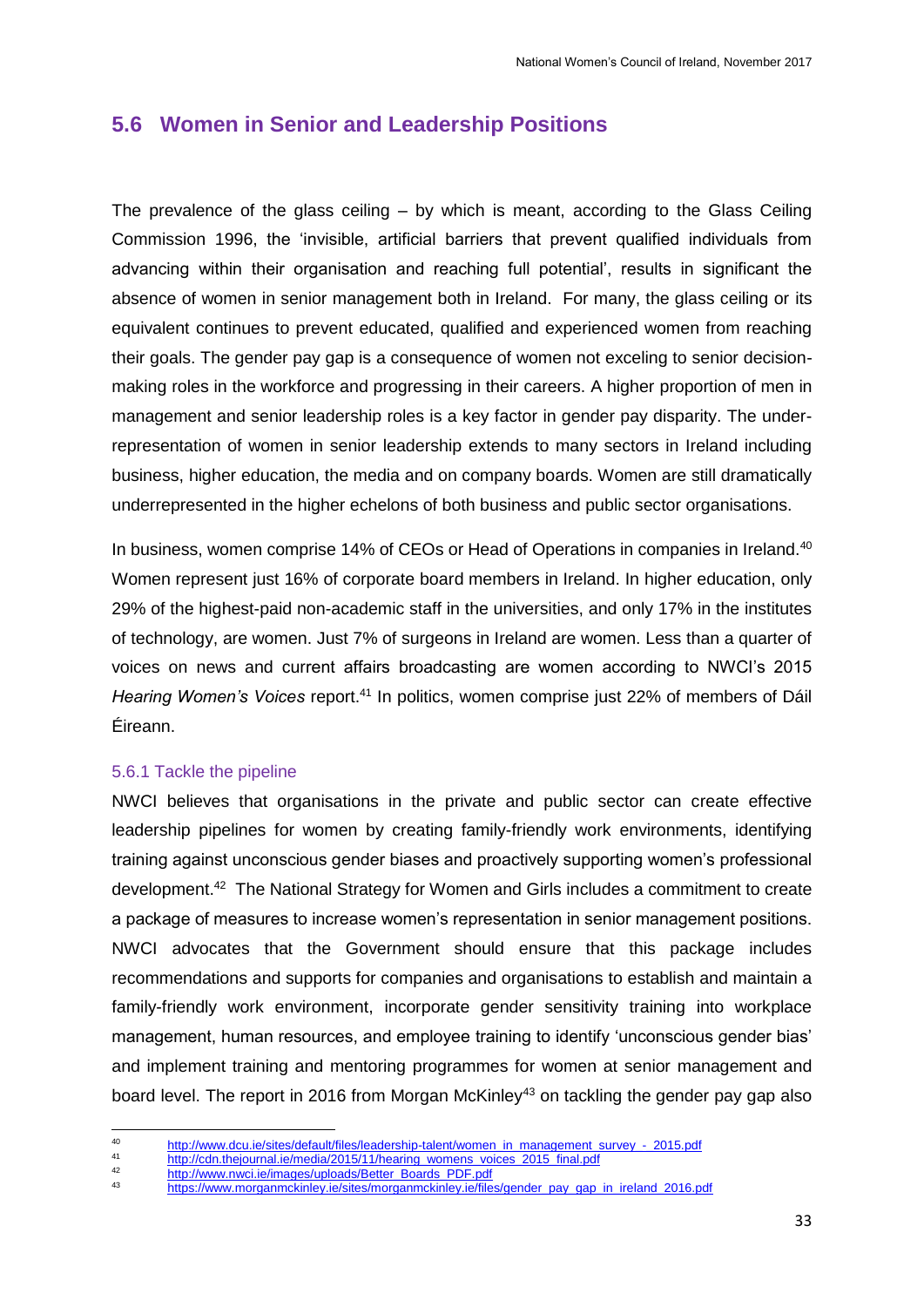identifies that working to improve the leadership pipeline for women employees, coupled with transparency in relation to wages, is critical in addressing the gender pay gap.

## 5.6.2 Tackle women's representation in politics

It's important for young women to see women leaders and role models at all decision making levels, including in the Oireachtas. Women comprise just 22% of TDs in Ireland. Ireland is 76<sup>th</sup> in world for women's representation in lower or single house of national parliaments. Ireland ranks 25<sup>th</sup>/28<sup>th</sup> in the EU for women's representation in parliament. The Electoral (Amendment) (Political Funding) Act 2012 introduced a 30% quota for the 2016 General Election and this will rise to 40% in 2023. Political parties who fail to comply with this legislation will lose half of their state funding. NWCI welcomes this quota legislation and we saw an increase in women's representation in the Dáíl grow from 15% in 2011 to 22% in 2016.

Just 20.8% of county and city councillors are women. There is considerable variance across the 31 local authorities. The numbers of local councillors who are women range from a high of 43% in Dun Laoghaire-Rathdown, to a low of just 8% in Donegal. The NWCI welcomes the commitment in the National Strategy for Women and Girls to work with local authorities, the Association of Irish Local Government (AILG) and political parties to promote and assist women candidates and to investigate supports to promote the participation of women in the 2019 local government elections. NWCI advocates that a gender quota for local elections should also be introduced, given the success of the quota in General Election and also taking into account that the majority of candidates for Dáil Éireann start off their political careers as councillors to this will improve the leadership pipeline for women in politics. NWCI also recommends that maternity leave be introduced for female elected representatives in Ireland and that paid paternity leave be introduced for male politicians. NWCI published a report with recommendations for tackling women's under-representation in the Oireachtas in 2014: *A Parliament of All Talents: Building a Women Friendly Oireachtas<sup>44</sup>*

## 5.6.3 Tackle women's representation in higher education leadership

The Higher Education Authority's national review of gender equality in higher education institutions<sup>45</sup> determined that the 'fix the women' approach  $-$  aimed at getting women to change to fit the existing culture has not resulted in substantial change. Gender must be considered as an integral part in the development of workplace practices. Most recently the Royal College of Surgeons in Ireland identified in their 2017 Report of the Gender Diversity Short Life Working Group 'Progress: Promoting Gender Equality In Surgery' that a key driver

 $\overline{A}$ <sup>44</sup> [http://www.nwci.ie/images/uploads/A\\_Parliament\\_of\\_all\\_Talents.pdf](http://www.nwci.ie/images/uploads/A_Parliament_of_all_Talents.pdf)<br><sup>45</sup> http://beg.jo/esecte/uploads/2017/04/beg\_raviaw\_of\_gapder\_equality

[http://hea.ie/assets/uploads/2017/04/hea\\_review\\_of\\_gender\\_equality\\_in\\_irish\\_higher\\_education.pdf](http://hea.ie/assets/uploads/2017/04/hea_review_of_gender_equality_in_irish_higher_education.pdf)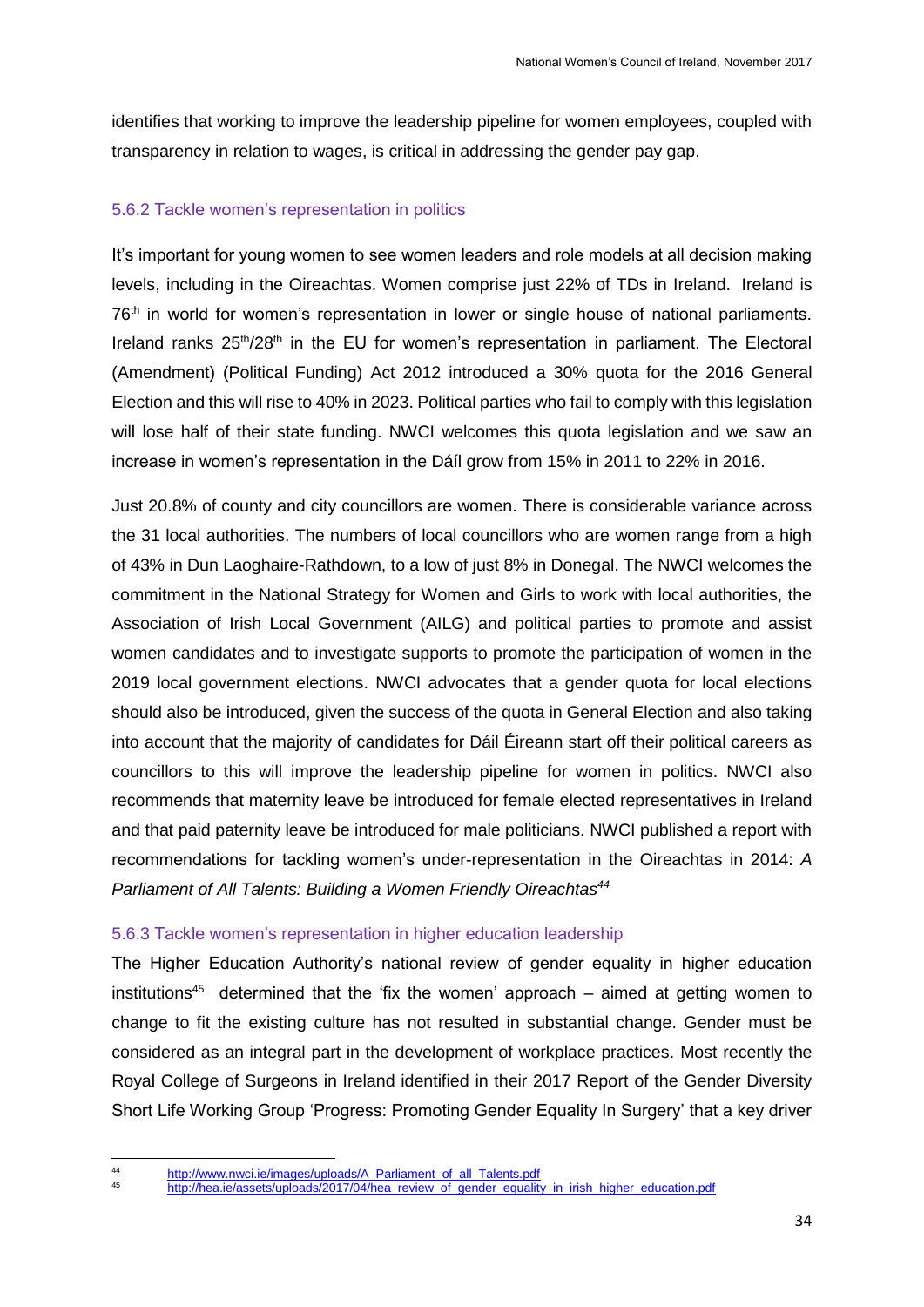for change within their organisation is the decision of the Health Research Board to require that all higher education institutions (of which the RCSI is one) to achieve Athena SWAN gender equality accreditation by 2019 in order to remain eligible for research funding. Therefore real change requires hard penalties.

NWCI is encouraged by the Athena Swan initiative and welcomes the commitments in the National Strategy for Women and Girls to review gender balance under a new Systems Performance Framework for Higher Education Institutions.

Just over half of all of lecturers in the seven universities are female, these numbers fall dramatically at higher grades such as associate professor (29%) and professor (21%). There has never been a woman president since the establishment of the first Irish university about 425 years ago. There is a similar gender gap in the 14 publicly-funded institutes of technology, though three of these institutes are headed by women. It is critical that progress is monitored in relation to representation on governing bodies; academic councils; executive management; academic staff at each grade; professor grades; senior non-academic staff; achievement and retention of Athena SWAN awards; and perceived gender inequality amongst staff members.

#### 5.6.4 Tackle women's representation in senior positions in the public and civil service

Just two out of fifteen permanent heads of Government departments are women. Women comprise just 23% of roles at the equivalent grade to secretary general in the civil service. The representation of women in senior decision making roles varies across Government departments. For example, following on from the agreed actions arising from the ''Gender and Culture Review of the Department of Agriculture, Food and Marine 2015'', it is vital that this Department continues to implement agreed actions to increase women's representation and provide dedicated resources and personnel with responsibility to progress these actions. All Government departments should be obliged to publish data in relation to pay at each level and gender representation of employees and each department, where applicable, should attach actions to address the under-representation of women. The Department of Public Expenditure and Reform aims to provide a comprehensive databank on numbers of employees in the public service. NWCI advocates that each Government department should be responsible for taking action to improve gender equality in the public service.

The most recent data available on gender segregation in local authorities is from a survey conducted by the Irish Independent newspaper in 2013. Key finding included that just ten of the (then) 34 local authorities had no women employed at managerial level; just three CEOs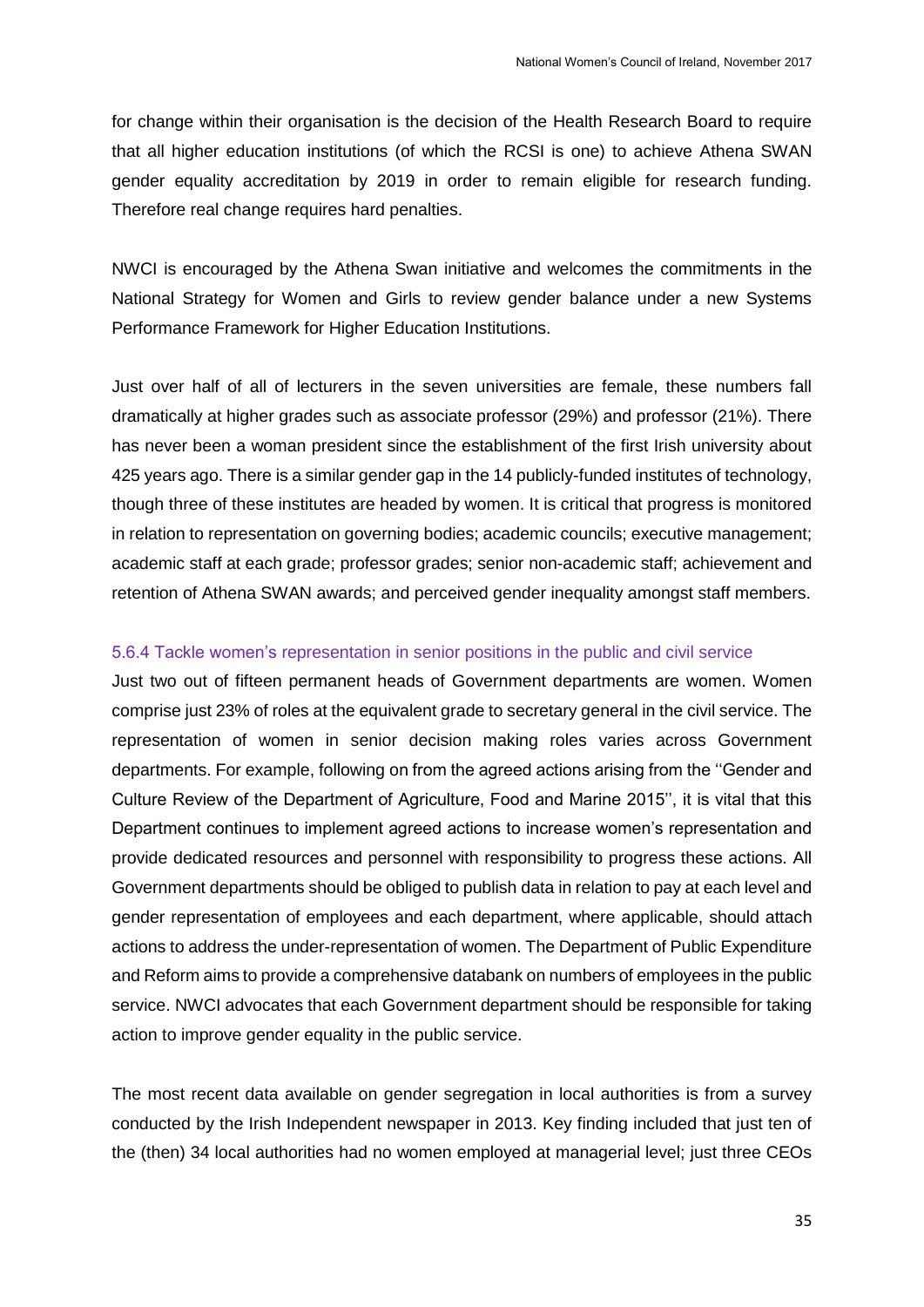were women, women comprised just one fifth of Directors of Services and around one eighth of Heads of Finance were women.<sup>46</sup>

NWCI welcomes the commitments in the current National Strategy for Women and Girls to research barriers preventing women from application for senior positions in the civil service and to conduct a mapping exercise on gender balance in the public service. It is critical that following any research that clear actions are identified and implemented to increase the representation of women in senior positions in the public service and civil service. NWCI also welcomes the progressive measures in the National Strategy for Women and Girls in relation to gender equality in the workplace, such as the commitment to require companies of 50 employees or more to complete a wage survey periodically and report the results (Action 1.23).

#### 5.6.5 Tackle Women's Representation in the Media

Pay transparency is critical to address the gender pay gap. Almost three-quarters of those who earn salaries of more than €100,000 a year in RTE are men, according to figures obtained by The Sunday Times.<sup>47</sup> Over half of RTÉ staff paid less than €40,000 are women. Women made up 48.3% of RTE's 1,984 staff at the end of 2016, but they accounted for just 29.6% of the 125 workers whose basic annual salary was more than €100,000. NWCI advocates for mandatory reporting to be introduced for public and private sector organisations in Ireland as outlines in section 5.2 of this submission. NWCI's Hearing Women's Voices report<sup>48</sup> contains a number of recommendations on tackling women's under-representation on air at station and programme level including monitoring and reporting on the gender breakdown of voices at programme level; striving for gender balance in relation to experts and guests; requiring all stations to report on gender balance and implementing a gender quota for voices on air.

#### 5.6.6 Tackle women's representation on company boards

The Government set a target of 40% representation of women on State boards in 1993 and in 2017 the number of women on State boards is 39.4%, with some State boards meeting the target and others lagging behind. For State boards who have met the target, NWCI welcomes the new target of 45% that has been set for Ministers and nominating bodies. The pace of change has been extremely slow as a result of this soft-measure approach.

<sup>46</sup> [http://www.impact.ie/wp-content/uploads/2017/05/What-gets-measured-gets-managed\\_gender-inequality-in-local](http://www.impact.ie/wp-content/uploads/2017/05/What-gets-measured-gets-managed_gender-inequality-in-local-government.pdf)[government.pdf](http://www.impact.ie/wp-content/uploads/2017/05/What-gets-measured-gets-managed_gender-inequality-in-local-government.pdf)

<sup>47&</sup>lt;br>
https://www.thetimes.co.uk/article/rtes-cheques-in-the-male-w2nzdkr97?t=ie<br>
48

http://www.nwci.ie/images/uploads/Hearing\_Womens\_Voices\_2015\_final.pdf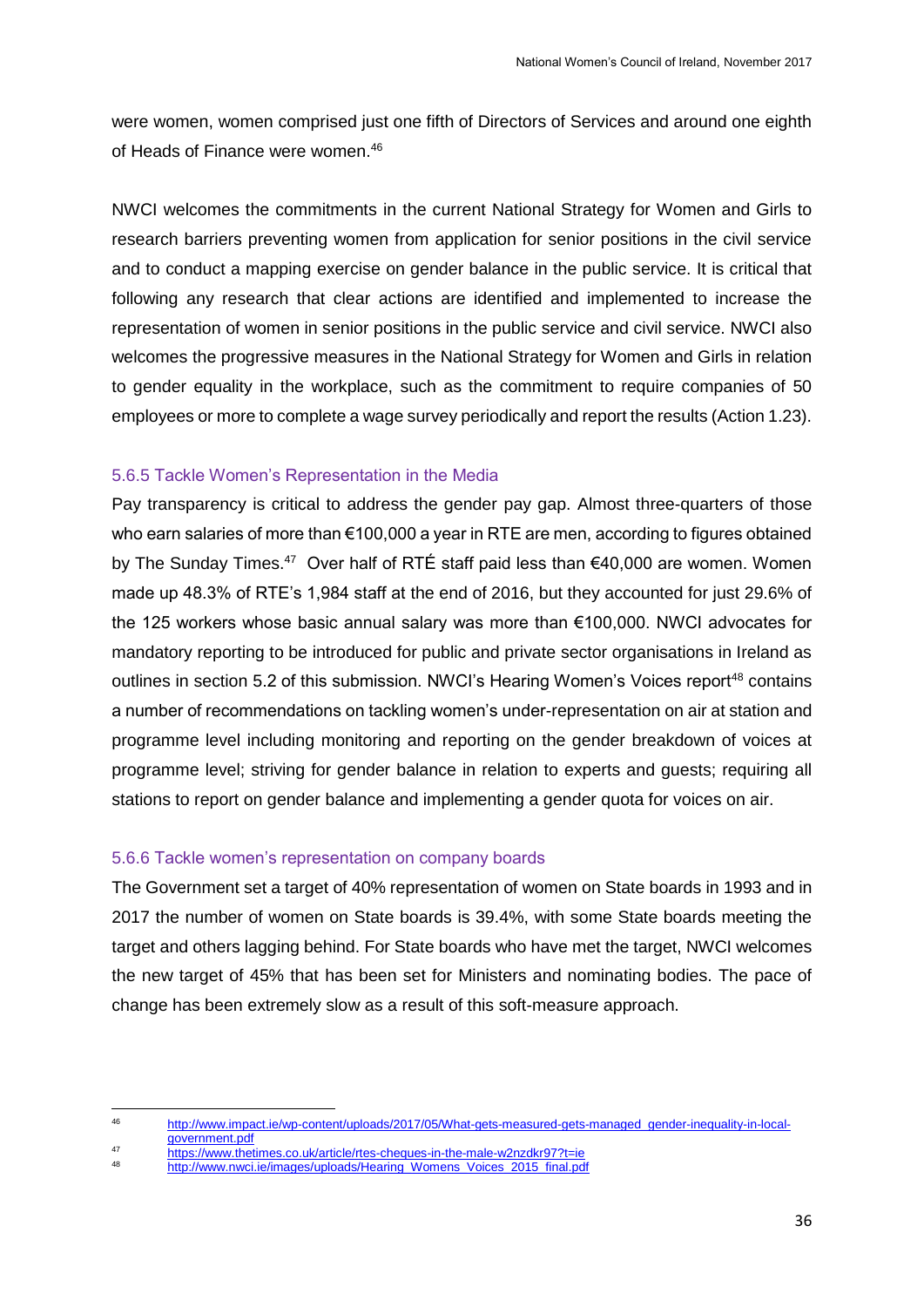In 2013, NWCI published our Better Boards, Better Business, Better Society report with recommendations for Government and for businesses on increasing women on private and State boards.<sup>49</sup>Women comprise just 16% of those on corporate boards in Ireland, far below the EU average of 23%. Without targets or quotas, we could be waiting decades for gender equality on corporate boards. NWCI believes that countries such as Norway serve as an example of how we can accelerate the pace of change and improve women's representation on corporate boards. Norway was the first country in the world to introduce a gender quota for boards in 2015 and within three years they saw women's representation increase from 17% to 40%.

NWCI welcomes the commitments in the National Strategy for Women and Girls (2017 – 2020) which aim to commission an independent review of the situation of women in the governance and senior management of companies in Ireland and of measures to promote and to increase women's representation. NWCI also welcomes the commitment in the National Strategy for Women and Girls to develop and implement a package of measures to promote greater representation of women on corporate boards and in the senior management of companies. It is vital that any package of measures is adequately resourced and includes provision for a quota for women on corporate boards.

## **Recommendations**

**.** 

- Commission an independent review of the situation of women in the governance and senior management of companies in Ireland and of measures to promote and to increase women's representation, such as targets for business as outlined in the National Strategy for Women and Girls.
- Conduct research on barriers preventing women from application for senior positions in the civil service and create an action plan to address these barriers as outlined in the National Strategy for Women and Girls.
- Map gender balance in senior positions in the public and civil service, and based on learnings, prioritise actions to increase women's representation in the public service as outlined in the National Strategy for Women and Girls.
- Develop and implement a package of measures to promote greater representation of women on corporate boards and in the senior management of companies as outlined

[http://www.nwci.ie/images/uploads/Better\\_Boards\\_PDF.pdf](http://www.nwci.ie/images/uploads/Better_Boards_PDF.pdf)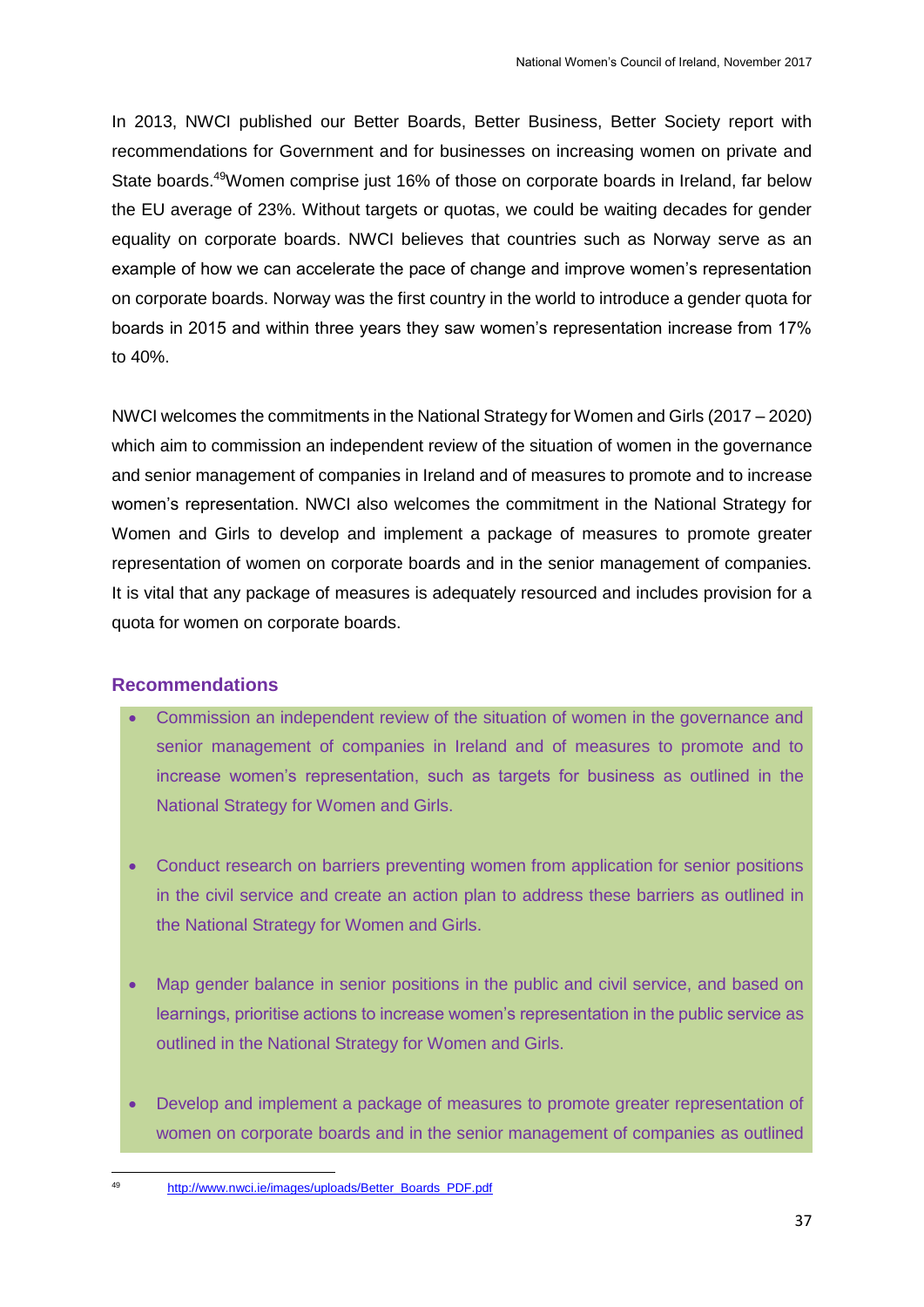in the National Strategy for Women and Girls. NWCI advocates that such a package of measures should include a gender quota for boards and measures to improve the business leadership pipeline.

- Implement the recommendations of the expert group report on the HEA's National Review of Gender Equality in Irish Higher Education.
- Implement the recommendations in the 2015 NWCI Hearing Women's Voices report.
- Implement the recommendations in NWCI's Better Board, Better Business, Better Society report.
- Implement the recommendations in NWCI's 2014 Parliament of All Talents report.
- Introduce a quota for local elections in Ireland.